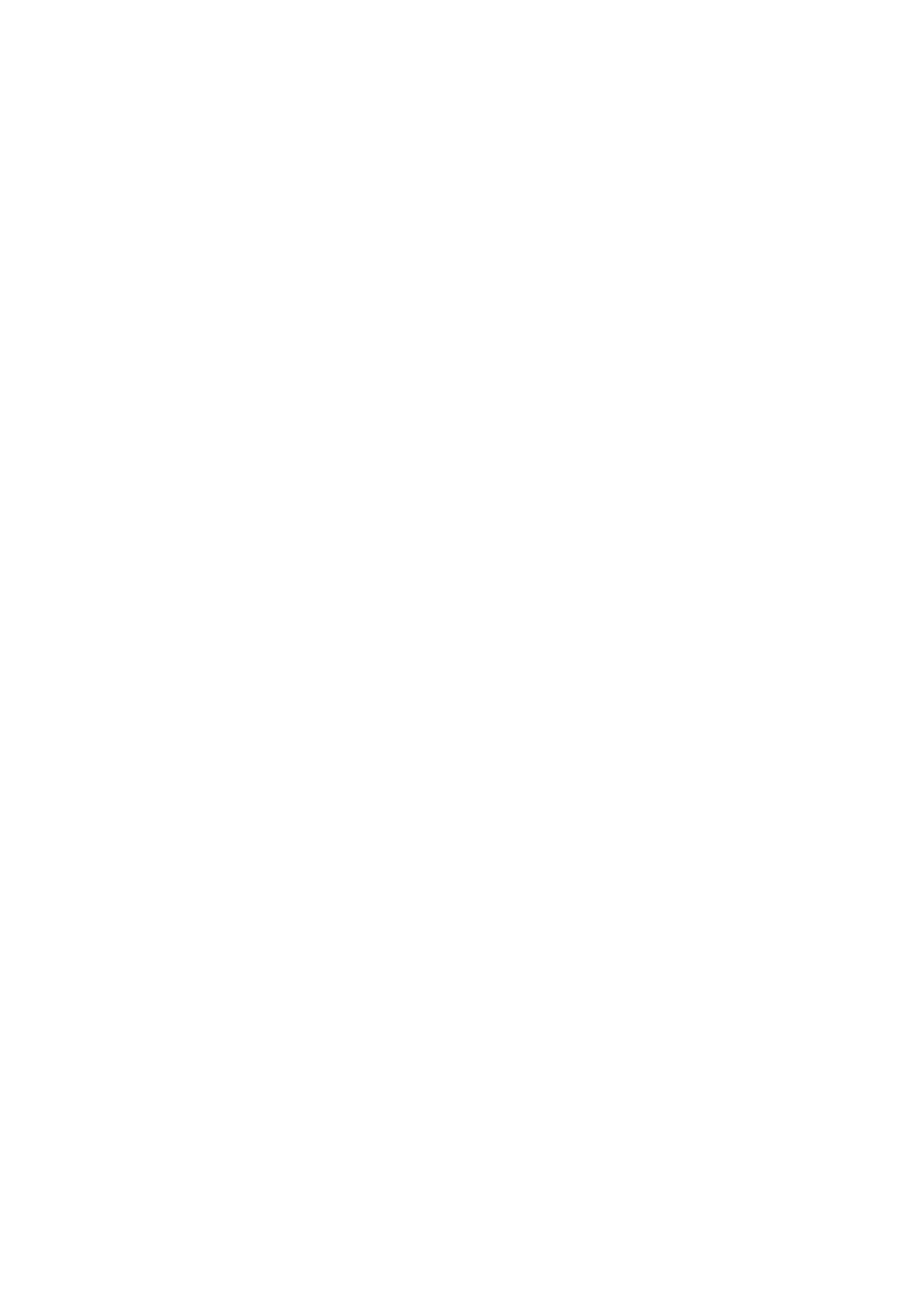# 40 Years are Nothing:

# *History and memory of the 1973 coups d'état in Uruguay and Chile*

Edited by Pablo Leighton and Fernando López

Cambridge **Scholars** Publishing

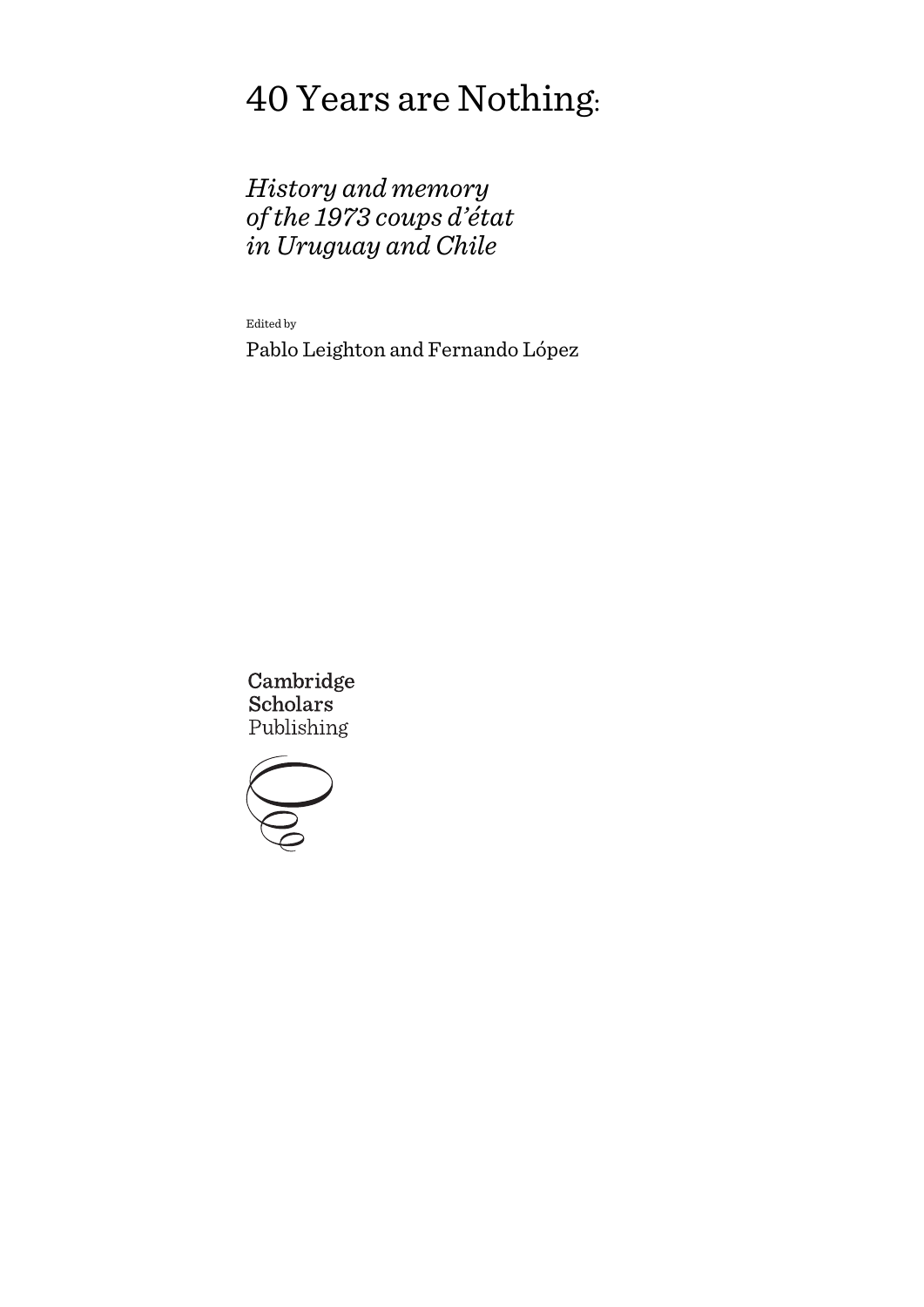40 Years are Nothing: History and memory of the 1973 coups d'état in Uruguay and Chile

Edited by Pablo Leighton and Fernando López

This book first published 2015

Cambridge Scholars Publishing

Lady Stephenson Library, Newcastle upon Tyne, NE6 2PA, UK

British Library Cataloguing in Publication Data A catalogue record for this book is available from the British Library

Copyright © 2015 by Pablo Leighton, Fernando López and contributors

All rights for this book reserved. No part of this book may be reproduced, stored in a retrieval system, or transmitted, in any form or by any means, electronic, mechanical, photocopying, recording or otherwise, without the prior permission of the copyright owner.

ISBN (10): 1-4438-7642-9 ISBN (13): 978-1-4438-7642-1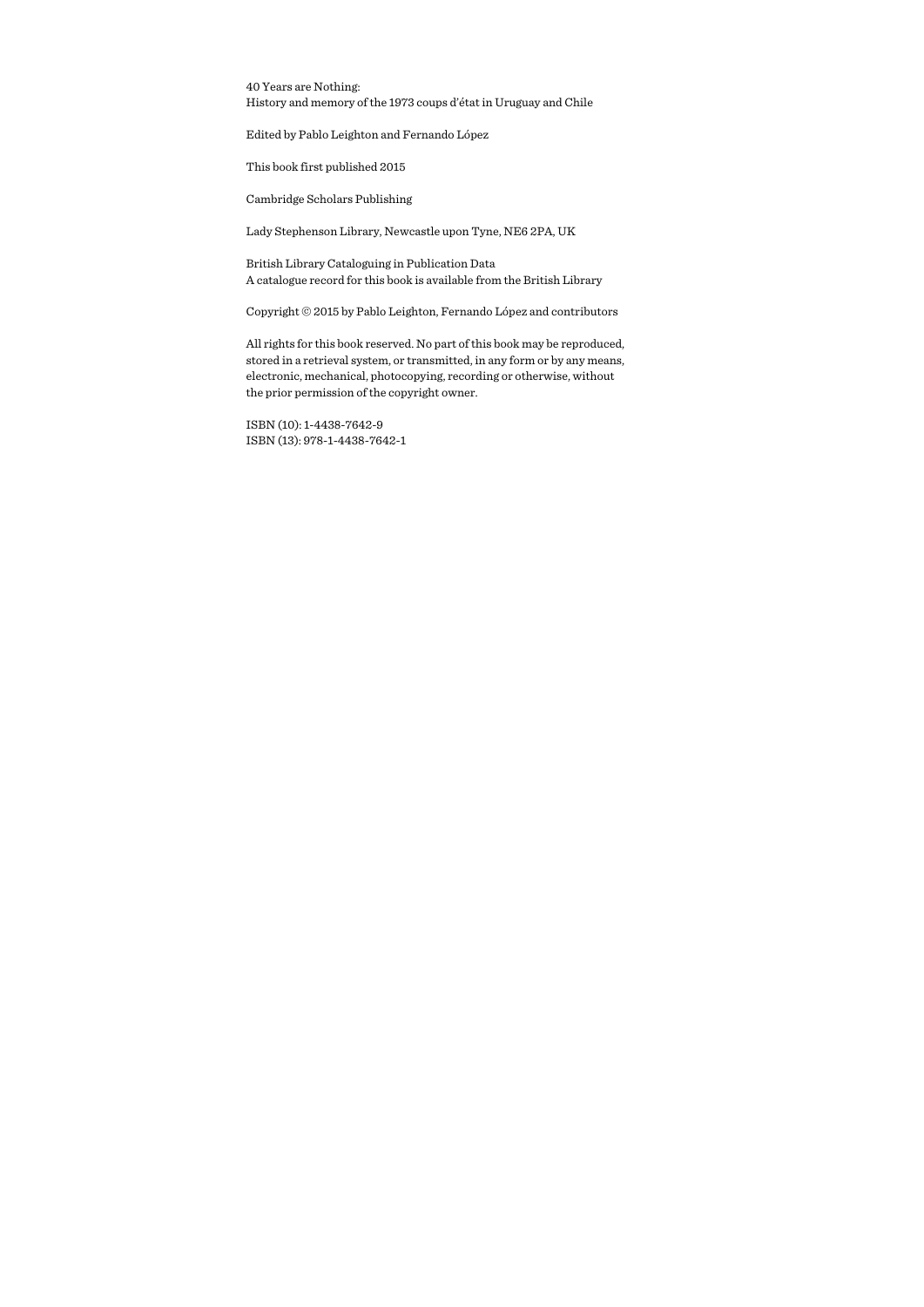## **CONTENTS**

| Pablo Leighton and Fernando López                                                                                                                 |
|---------------------------------------------------------------------------------------------------------------------------------------------------|
| J Patrice McSherry                                                                                                                                |
| Regional Cooperation and State Terrorism in South America<br>Fernando López                                                                       |
| On History and Memory: Some Reflections on the Process of Transitional<br>Justice from the Experience of Uruguay (1985-2005)<br>Pedro Teixeirense |
| The Gelman Case and the Legacy of Impunity in Uruguay<br>Debbie Sharnak                                                                           |
| The Celebration: Violence and Consent in the First Anniversary<br>of the Chilean Coup<br>Pablo Leighton                                           |
| ASIS and ASIO in Chile: Transparency and Double Standards Four<br>Decades after the Coup<br>Florencia Melgar and Pablo Leighton                   |
| Politics of Memory and Human Rights in Chile: The Struggle<br>for Memorials in the 21st Century<br>Nicolás del Valle                              |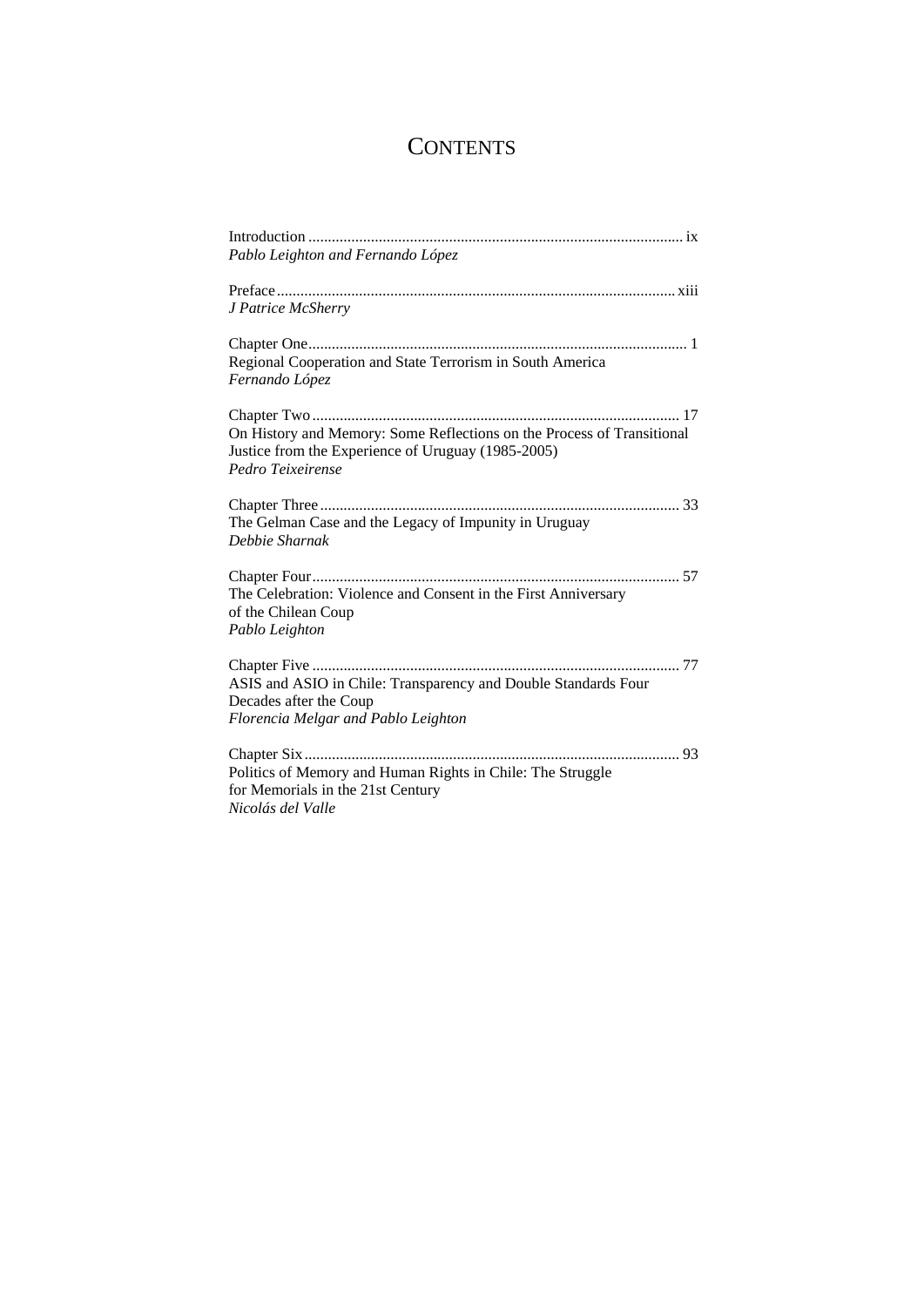### vi Contents

| Moving Memories: Marches Remembering and Embodying the Chilean |  |
|----------------------------------------------------------------|--|
| and Uruguayan Dictatorships                                    |  |
| Yael Zaliasnik                                                 |  |
|                                                                |  |
|                                                                |  |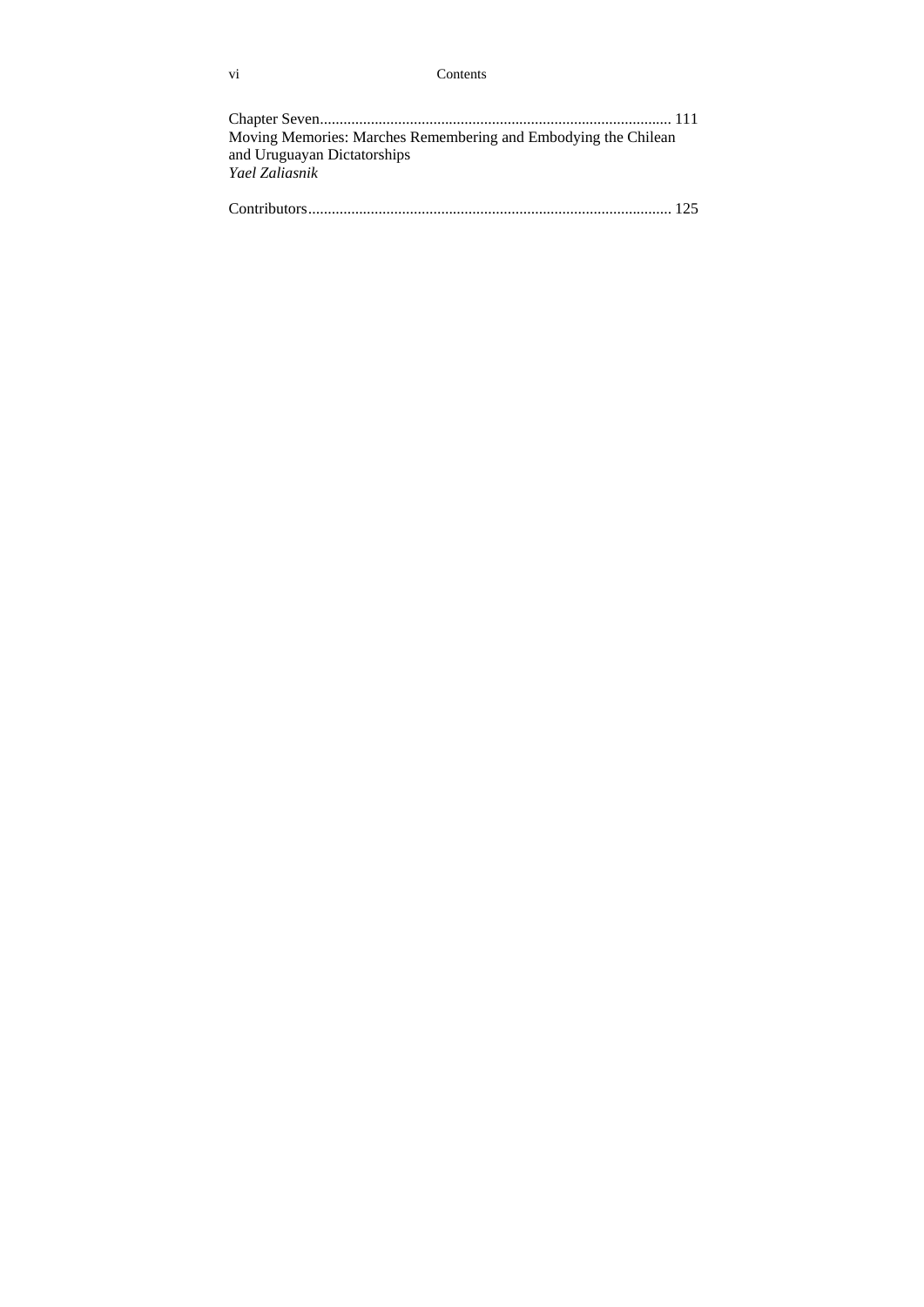## **INTRODUCTION**

## PARLO LEIGHTON AND FERNANDO LÓPEZ

*Volver con la frente marchita las nieves del tiempo platearon mi sien.* 

*Sentir* 

*que es un soplo la vida que veinte años no es nada que febril la mirada errante en las sombras te busca y te nombra.* 

(Carlos Gardel and Alfredo Le Pera, 1935)

The 1973 coups d'état in Uruguay and Chile presented a number of significant qualitative differences from other military coups in Latin America. In just three months, these dictatorial regimes marked the beginning of a new era in the subcontinent. There had been other significant coups in South America in the early and mid-20th century, such as the overthrowing of President Jacobo Árbenz in 1954, or the 1964 and 1966 military takeovers in Brazil and Argentina, which reshaped the political role of the armed forces across the continent. However, the coups d'état that took place in 1973 were notably different from previous dictatorial experiments. The new regimes in Uruguay and Chile became staunch bearers of a National Security State doctrine and introduced radical new economic policies. The events that took place in Montevideo and Santiago in June and September 1973 respectively became decisive battlefields of the Cold War in Latin America. More tellingly, they gave birth to extreme models of society built on the foundations of what can arguably be considered ideological genocides. These regimes relied on both rudimentary and sophisticated methods of repression and authoritarianism to establish neoliberal paths that have lasted until today.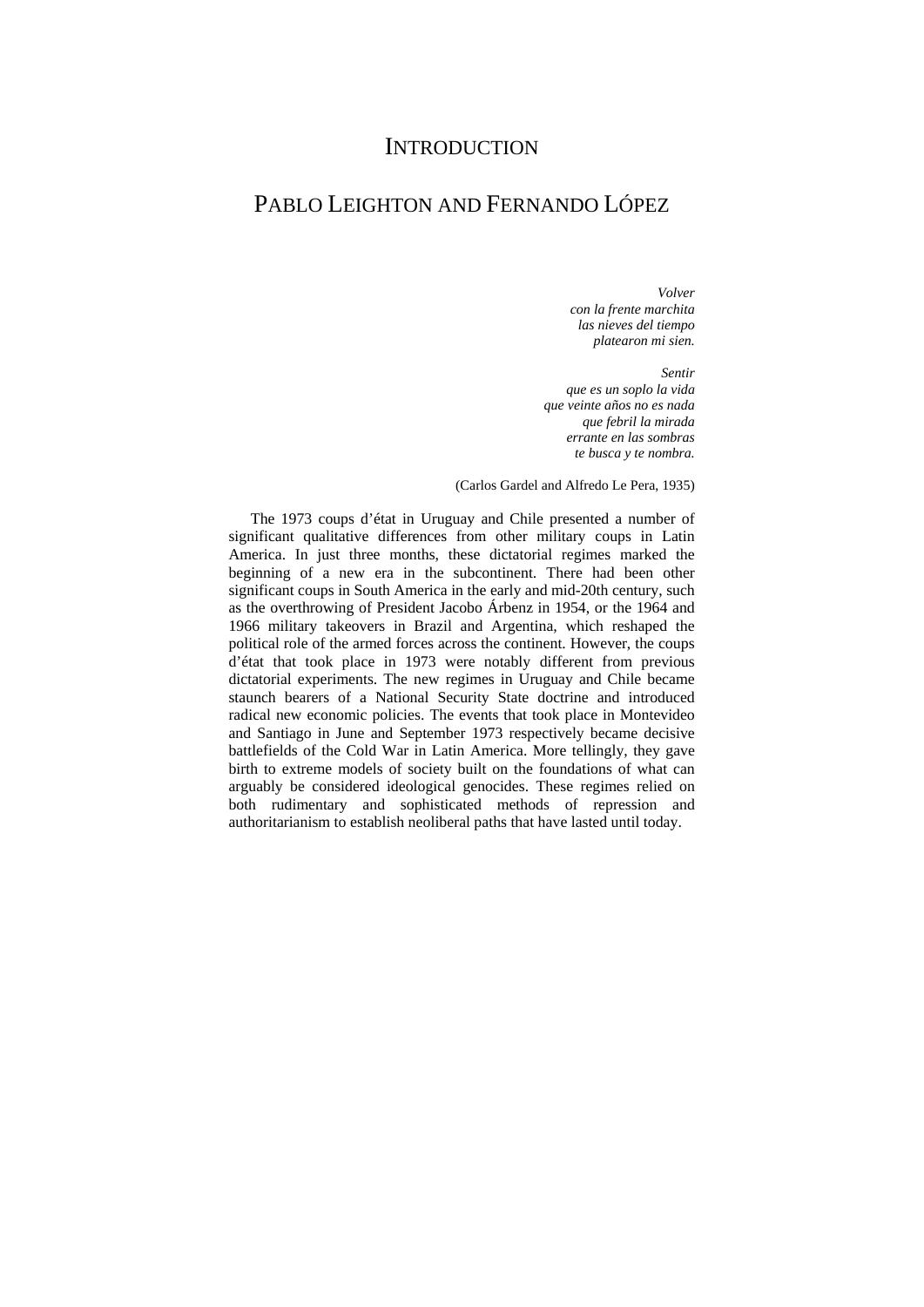#### viii Introduction

The year 2013 marked the 40th anniversary of the fall of democratic rule in those countries. This book is inspired in the strong memories that these coups still create. As iconic Argentinean-Uruguayan tango musician, Carlos Gardel, sang in 1935, "because twenty years are nothing", the people of Latin America and elsewhere remain holding strong feelings and opinions about these events four decades later, crossing more than two generations. The 40th anniversary led to the organisation of numerous commemorative events in Uruguay, Chile and around the globe. Surviving victims, relatives of the disappeared, human rights organisations and groups of various backgrounds and interests gathered throughout the year to remember, and among other ends, to keep the pursuit of justice. Despite the four decades and what can be described as some timid *ad hoc* efforts to address the issue, the Uruguayan and Chilean democracies and judiciaries continue to show deficiencies in bringing the perpetrators of severe human rights violations, both military personnel and civilian collaborators, to face justice.

The anniversary also gave scholars from all over the world an opportunity to reflect upon the significance of these coups. This translated into numerous seminars, conferences, debates and events at universities in the Americas, Europe and Australia. In this context, the editors of this book, with the support of the School of Humanities and Languages, University of New South Wales (UNSW) in Sydney, Australia, organised a seminar in October 2013 to discuss the significance and legacies of the 27 June and 11 September 1973 coups in Uruguay and Chile. Titled *Forty years are nothing: History and memory of the 1973 coups d'état in Uruguay and Chile,* the event attracted researchers from Uruguay, Chile, Brazil, Colombia, United States (US) and Australia who presented on a wide range of topics linked to the anniversary. The event served as a platform to launch a number of projects including the subsequent founding of Latitudes—the Latin American Research Group Australia (www.latitudesgroup.info)— and this book, which is a compilation of papers presented at the seminar by specialists on Latin American studies. The range of topics addressed in the different chapters (and the numerous debates and conferences held around the world) demonstrate that the 1973 coups continue to be a key point of interest for researchers and that the study of this topic is far from exhausted.

Chapter One of the book gives an overview of the significant contribution made by the Uruguayan and Chilean regimes towards the formalisation of what would become the infamous transnational network of state terrorism known as Operation Condor. Fernando López discusses the endogenous and exogenous political and economic challenges faced by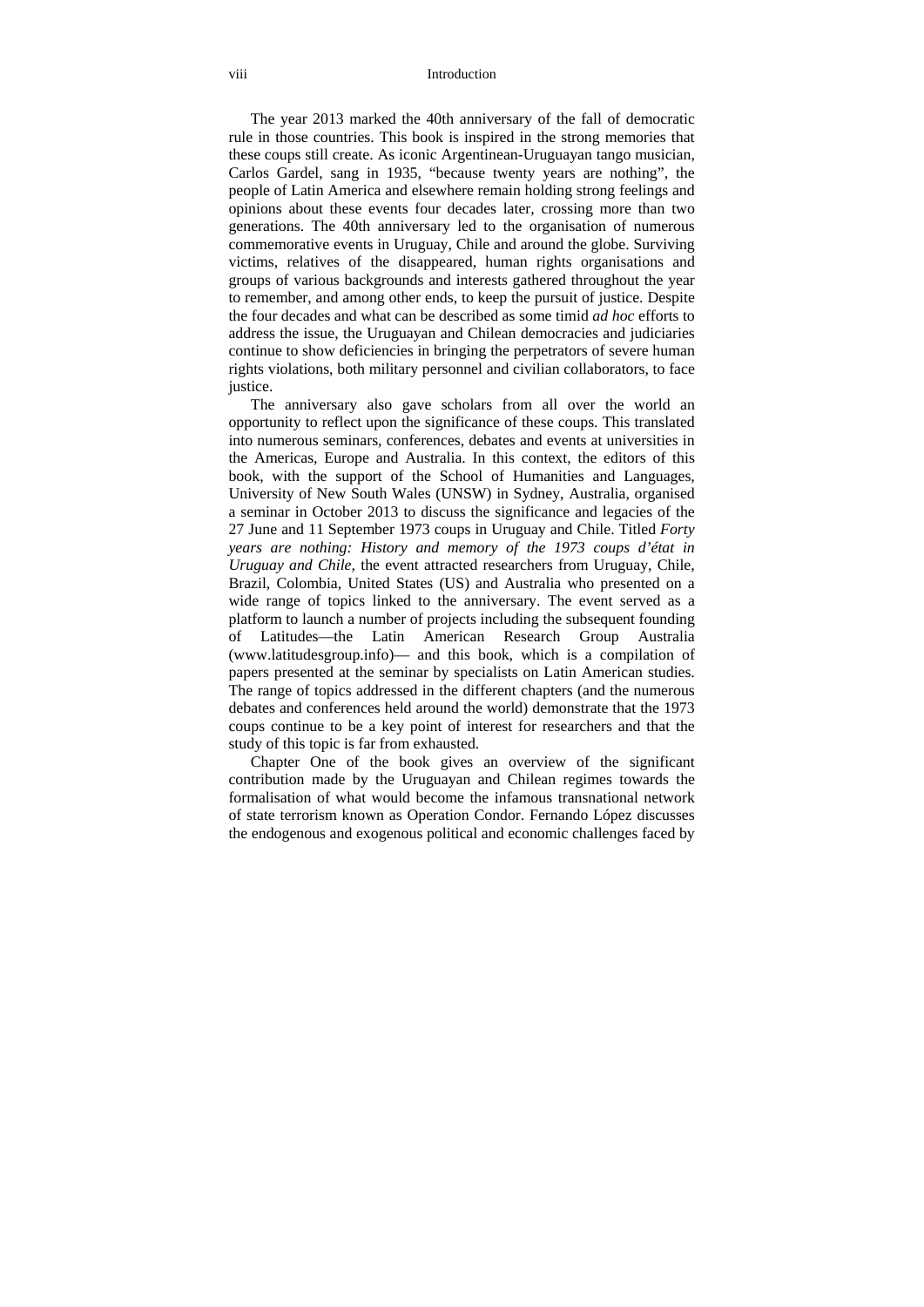these dictatorships and the strategies adopted to break the international isolation that ensued as a consequence of the numerous human rights violations conducted by the security forces and their accomplices, as well as the international campaigns conducted by exiles and their supporters.

Chapter Two explores the way in which Uruguay has struggled to implement the different mechanisms of Transitional Justice since the return to democratic rule in 1985. Despite strong criticisms from regional and international bodies, such as the Organization of American States (OAS) and the United Nations (UN), Uruguay maintains an amnesty law that limits the powers and faculties of the judiciary to investigate crimes committed by members of the armed forces during the dictatorship. Pedro Teixeirense provides an interesting background to the field of Transitional Justice and its implementation in Latin America. It also follows Uruguay's approaches to the application of these mechanisms throughout three distinct periods in the country's recent history, as well as the subsequent political challenges that emerged with the implementation of these mechanisms.

Chapter Three also focuses on Uruguay's struggle with Transitional Justice, though from a different perspective. It contrasts with some of the ideas offered by Pedro Teixeirense and generates an interesting debate by evaluating the significant contribution made by the Inter-American Court of Human Rights' historic ruling against Uruguay in the *Gelman v Uruguay* case. Debbie Sharnak uses this case to delineate the evolution of human rights policy in Uruguay since the return to democracy in 1985. Most importantly it clearly identifies the slow changes that have taken place in the past decade and the clash between international human rights law and local legislation. The chapter concludes by making a clear case for a shift in the analytical frameworks used in the studies of Transitional **Justice** 

 Chapter Four examines the cultural power of the Chilean junta led by Augusto Pinochet (1973–1990) during its first years, with an emphasis on the mass event of the first anniversary of the coup d'état, on 11 September 1974, broadcast live on national television. Pablo Leighton scrutinises how the violent Chilean dictatorship from the very beginning also developed culture and discourse to hold and justify its power. The chapter points to the rarely acknowledged sense of ceremony and spectacle of the Chilean regime through a televised simulcast event, which showed hundreds of thousands of people celebrating the first anniversary of the coup in Santiago. The author brings to light that the first year of the dictatorship was not only the most violent year but also one of the most hegemonic as well.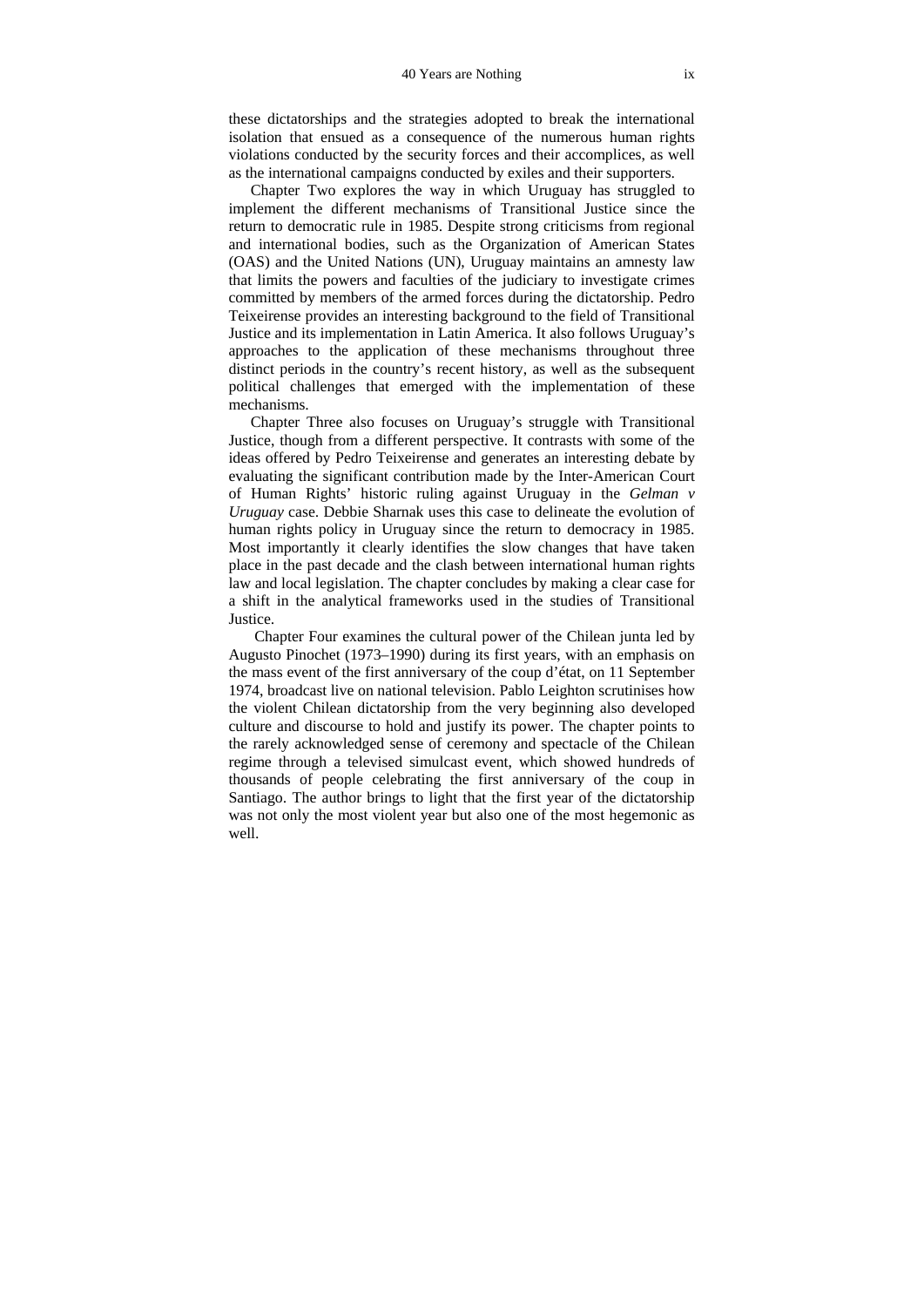#### x Introduction

Chapter Five explores the unrecognised role of Australia's intelligence agencies in undermining Salvador Allende's government (1970–1973) and supporting the more well-known actions of the United States' Central Intelligence Agency (CIA) in Chile. Florencia Melgar and Pablo Leighton show the difficulties in making that role transparent more than four decades after the coup. The actions of Australia in Chile have involved forms of censorship over the revelations in the years after the coup. A 1977 investigation by an Australian Royal Commission headed by Justice Robert Hope still has its section on Chile blacked out. The chapter reveals the internal conflicts between Prime Minister Gough Whitlam (1972– 1975); the head of the Australian Secret Intelligence Service, Bill Robertson; and Labor Minister, Clyde Cameron, about the withdrawal of agents from Chile. Finally, the authors show the haunting consequences of the relationships between Australia and Pinochet's regime through intelligence surveillance over the Chilean exiled community and the current extradition process of a Chilean human rights violator who also found refuge in Australia.

Chapter Six focuses on the legacy of the Chilean dictatorship through the memorial sites and practices of memory. Nicolás del Valle argues against a "museification" of memory, particularly when many of the crimes of the civil-military regime still go unpunished and the symbols of the dictatorship are still disputed. Specifically, the chapter examines the Chilean state policies over memorials and the struggle over memory sites by victims and relatives of victims who have marked former torture and detention centres and burial locations, among others. The author proposes a critique of a regime of memory and the governance of human rights in Chile.

Chapter Seven, finally, analyses the different theatrical elements present in three marches commemorating the dictatorships in Uruguay and Chile. Yael Zaliasnik explores performative strategies to acknowledge the vital characteristics of memories, such as kinetics, participation and the routes of these events. Specifically, the chapter studies the Uruguayan *Marcha del Silencio* (March of Silence) and in Chile the funeral procession of December 2009 for musician and man of theatre, Víctor Jara, as well as the August 2012 march from Villa Grimaldi to Simón Bolívar, two former torture and extermination camps. These marches sought to encourage citizens to act critically and to take a stand in the locations where they took place, defamiliarising our way of looking in order to confront facts, places and attitudes.

*Forty years are nothing* is aimed at a broad audience which includes specialists in Latin American Studies, the political, cultural and economic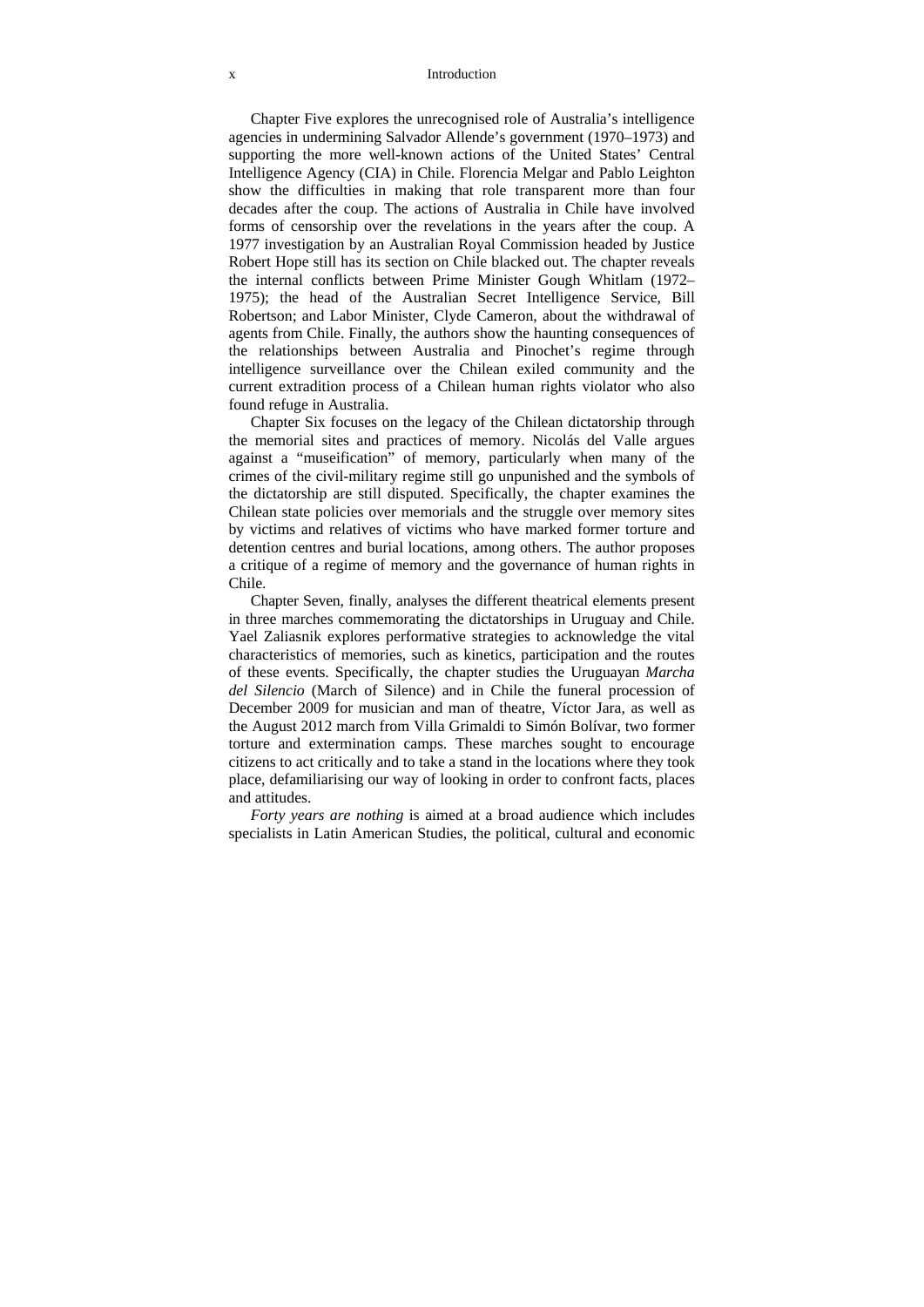history of Uruguay and/or Chile, memory, Transitional Justice, state terrorism, and those in the general public with an interest in these topics.

The editors would like to thank all the contributors for their valuable work in furthering the field of Latin American studies and for making this book possible. We also thank Blanche Hampton for her generous copyediting work and Jorge Hernández for logistics. Pablo Leighton wishes to thank Bryoni Trezise and Bela Leighton Trezise for everything.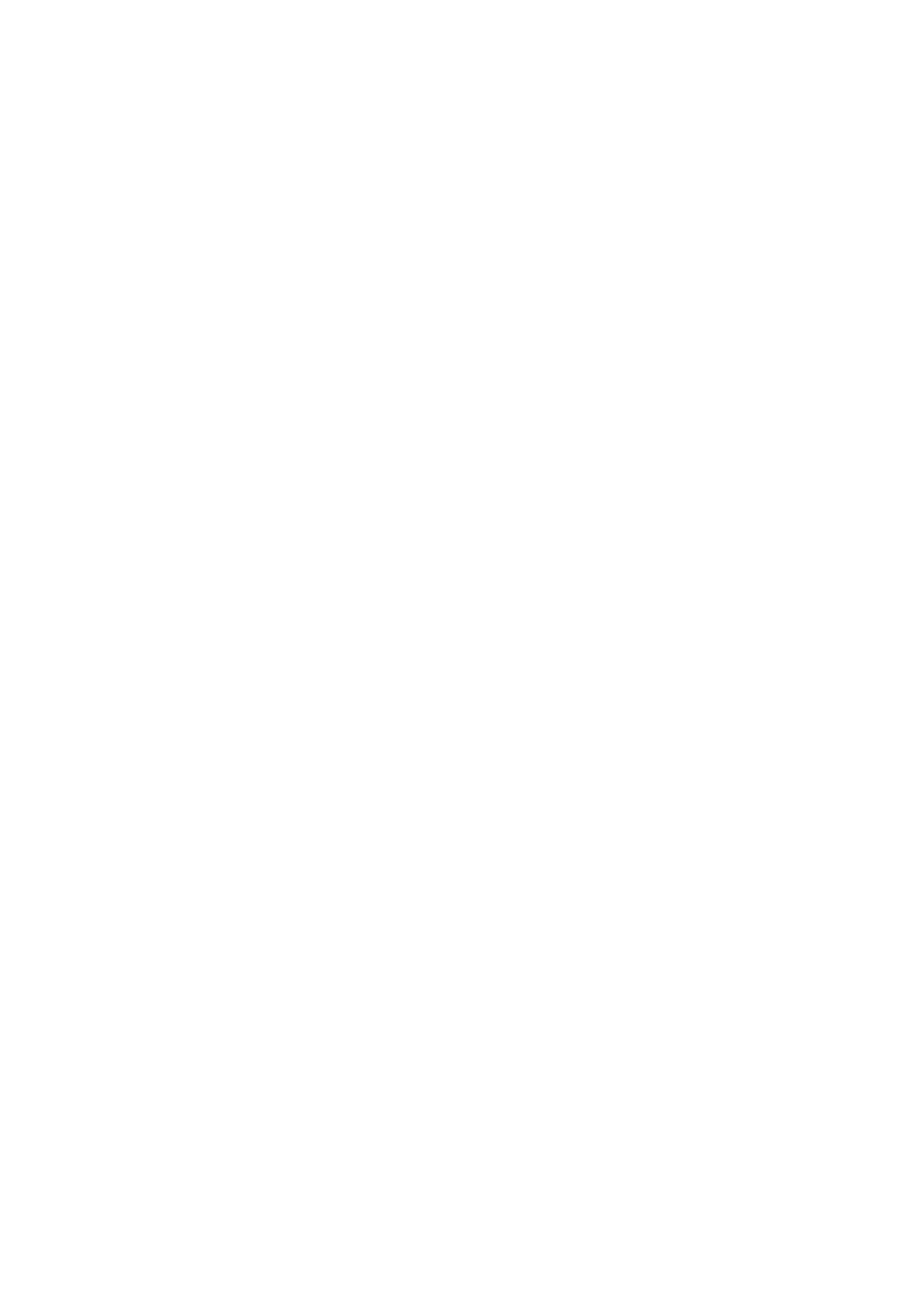## **PREFACE**

## J PATRICE MCSHERRY

The Cold War was not cold in Latin America, where bloody military coups took place in one country after another in the 1960s and 70s. Counterinsurgency-trained armed forces were convinced of their mission to eliminate "internal enemies", driven by a national security doctrine that exalted a "war against subversion" and justified harsh and illegal methods. The internal enemy could be anyone: not only communists or guerrillas, but dissidents, intellectuals, activists, party leaders, musicians, students, constitutionalist military officers, unionists, artists, priests and nuns. The result was a tidal wave of death and destruction in Latin America as hundreds of thousands of civilians were "disappeared", tortured, and killed. Hundreds of thousands more were forced into exile.

The transnational system known as Operation Condor extended the dirty wars across borders, as far as Europe and the United States. Exiles and refugees who had escaped their own countries were targeted and pursued, seized, tortured, and illegally transferred to their home countries, where the great majority of them were killed. The secret Condor apparatus also assassinated key opposition leaders around the world. The Condor covert network included the US-backed anticommunist military regimes in Argentina, Brazil, Bolivia, Chile, Paraguay, and Uruguay, later joined by Ecuador and Peru in less central roles. The United States provided military aid as well as covert support.

The legacies and consequences of this era of state terror continue to reverberate in Latin American societies, which were deeply scarred by atrocity, grief, and fear, and continue to shape state-society relations to this day. This book comes at an opportune moment, as some four decades have now passed since the coups that abruptly altered the lives of millions of Latin Americans. The trauma of the coups and the ensuing years of repressive dictatorship implanted a culture of silence and fear, whose echoes linger to this day. This volume, focused on Chile and Uruguay, brings us new perspectives and insights with which to understand this recent history, especially the struggles to remember and commemorate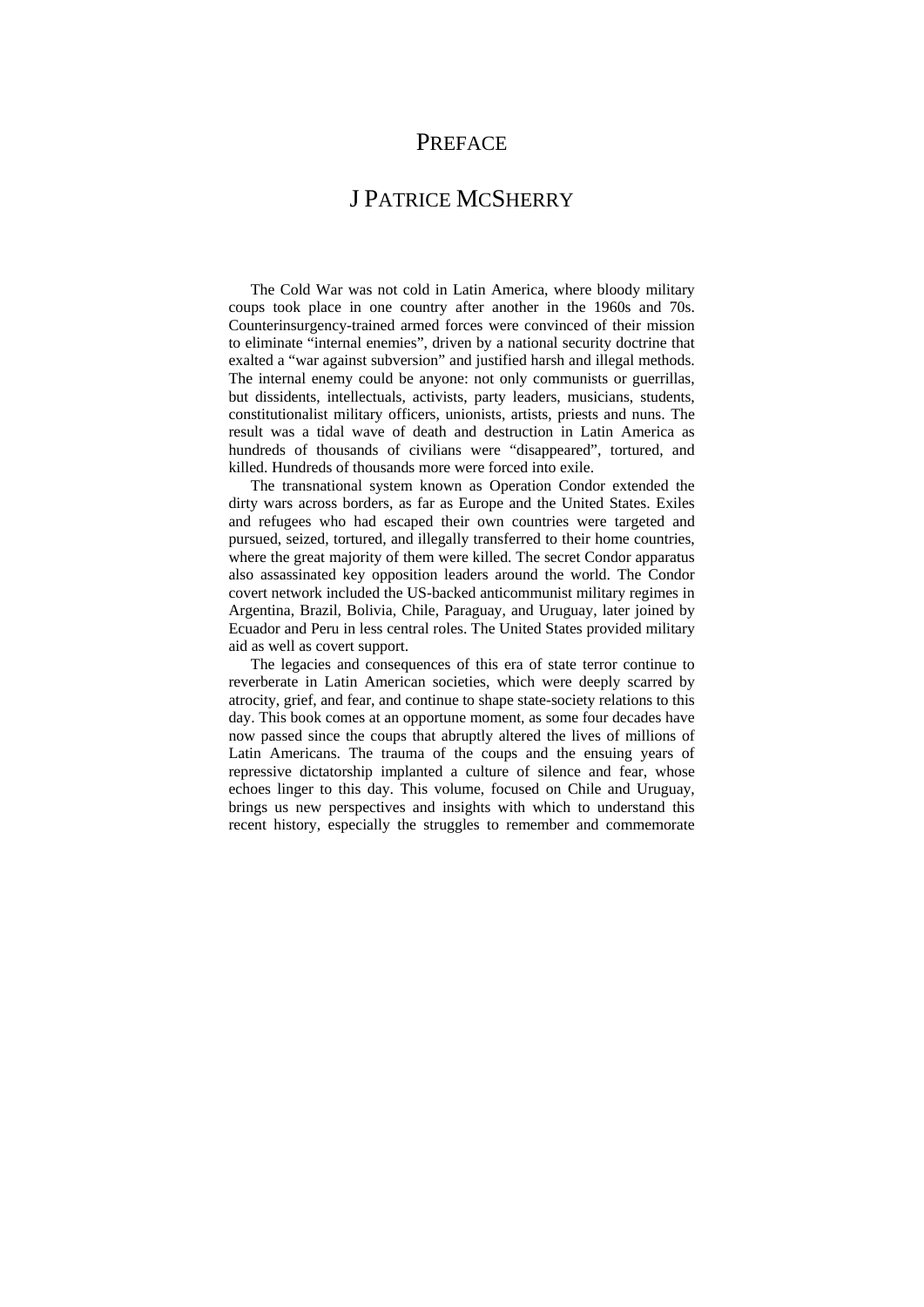those who were lost, as well as to hold accountable those responsible for crimes against humanity.

Clearly, the Latin American national security states did not operate in a vacuum. During this period anticommunism was the overriding priority in US foreign policy, usually outweighing concerns for human rights. US military and intelligence forces helped to set up, and then worked closely with, Latin American intelligence agencies such as the Chilean Directorate of National Intelligence (*Dirección de Inteligencia Nacional*, DINA) and the Uruguayan National Directorate of Information and Intelligence (*Dirección Nacional de Informaciones e Inteligencia, DNII)*. One of the key organizers of Operation Condor was DINA commander Manuel Contreras. In 2000 the CIA acknowledged that Contreras had been a paid asset between 1974 and 1977, a period when the Condor network was planning and carrying out assassinations in Europe, Latin America, and the United States (CIA 2000).

Washington, obsessed with the communist threat, interpreted Latin American social and political conflicts, or nationalist government policies, as indications of communist subversion instigated by Moscow. Of course, US security strategists also feared that economic, political, and military interests in the region were under threat by militant and organized political and social movements. In Chile and Uruguay, broad popular movements were fighting to transform exclusionary economic structures, demand basic rights, and democratise the state. Significantly, the *Unidad Popular* (Popular Unity) in Chile—the coalition of six left parties that supported presidential candidate Salvador Allende in 1970—was working through the constitutional system to develop a socialist project. Similarly, the newly formed *Frente Amplio* (Broad Front) in Uruguay in 1970 sought to make radical change through the ballot box. In other words, the prospect of elected leftist leaders—not only small guerrilla movements such as the Tupamaros in Uruguay—was considered dangerous and intolerable by powerful local elites as well as by Washington.

The system of state terror was international, sustained by arms, technology, finances, and other forms of support from Washington and the collusion of Latin American military regimes, united in the inter-American military system as well as the covert Operation Condor. US-backed counterinsurgents built what I have termed a parallel apparatus, a set of invisible structures and forces of the state, in order to eliminate political opposition while ensuring deniability. In both Chile and Uruguay, the United States intervened covertly to establish such parallel structures and forces and shape political outcomes. US covert operations to prevent Allende's election, then to prevent his taking office, and finally to provoke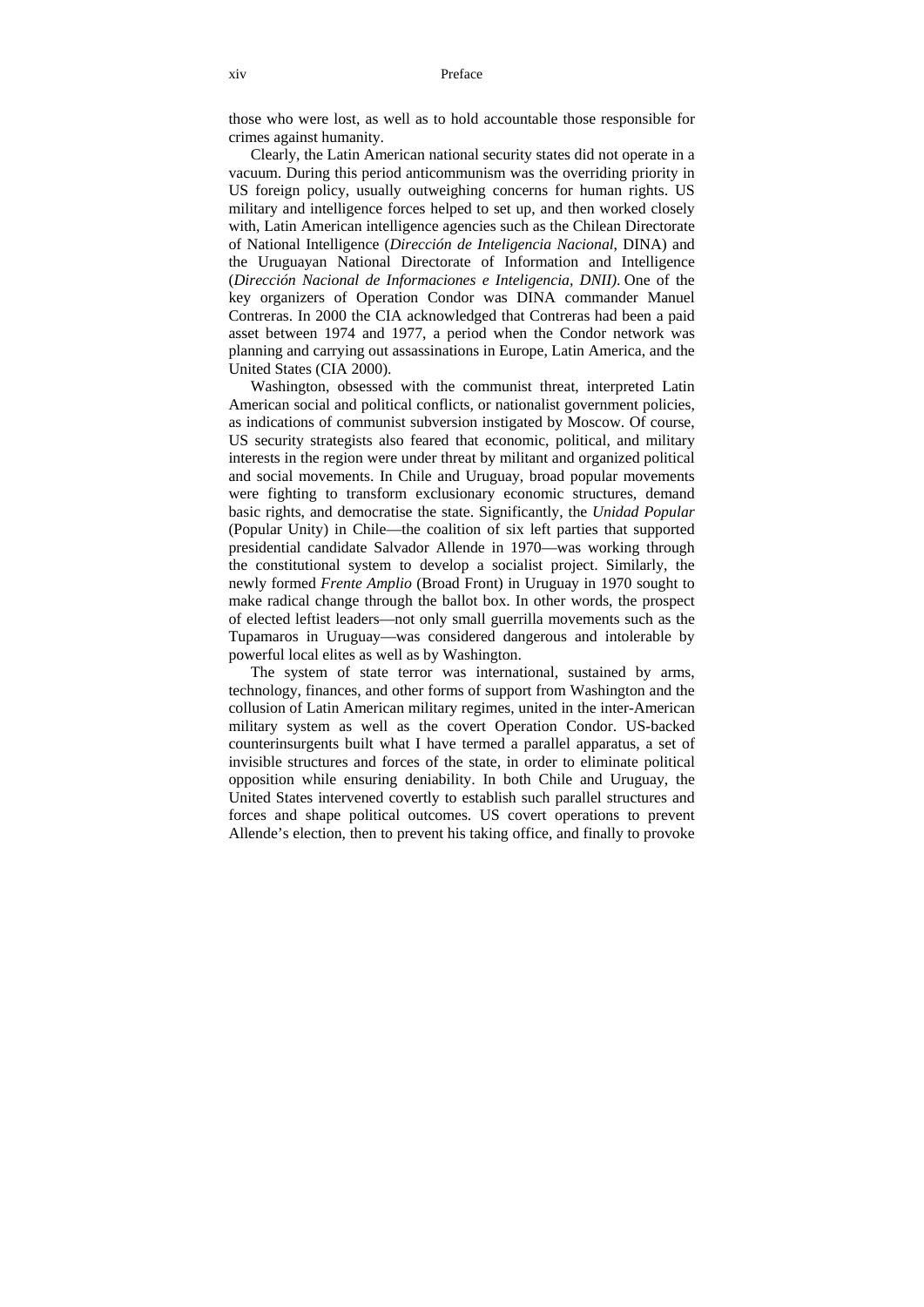a coup have been well-documented. In my work on Uruguay I have shown the tight interconnections among US military and police training programs in that country, inter-American counterinsurgency strategies, the emergence of right-wing death squads, and finally a Uruguayan Condor unit that operated in Buenos Aires and elsewhere.

Despite the heavy hand of the United States it is crucial to point out, as do several authors in this volume, that the Cold War was not only a conflict between that country and the Soviet Union and their respective allies. The post-World War II period was also a time of major anti-colonial and independence movements in Africa and Asia, protests against dependency, inequality, and social marginalization in Latin America, and demands for national control of resources, self-determination, and development across the so-called Third World. For some time much of the scholarly literature focused on the bipolar nature of the Cold War and tended to downplay the interests and roles of other states and national actors, such as economic elites, militaries, and civil societies in the developing world, where most of the Cold War's destruction took place. This period was much more complex that the traditional binary model allows. This book opens windows into the experiences of two countries in Latin America that, in fact, had long histories of constitutional government and democratic (if narrowly so) politics before the two coups of 1973.

This work brings us new perspectives and histories of the dictatorships and the ensuing struggles against impunity in Chile and Uruguay, after the dirty war years, when the transition to civilian government had begun (1990 in Chile and 1985 in Uruguay). The contributions of these scholars encompass a number of vital themes: the functioning of Operation Condor; the history of civilian government resistance to accountability in both countries; the Pinochet regime's use of media and spectacle to establish hegemony (in the Gramscian sense) during the dictatorship; the role of social movements seeking truth and justice and the original forms of protest they have created; the inconsistent role of the Australian government vis-à-vis the Chilean coup; the importance of memory and the ways in which memory continues to be a contested terrain in the region; and ways to keep remembrance and memorial sites alive and engaging, without becoming ossified. Each of the authors gives us fresh approaches, to see and interpret recent history.

In the course of decades of research on the Cold War in Latin America I have spoken to a number of survivors of the dirty wars and studied numerous testimonies. To hear of abductions in the middle of the night, barbaric tortures, and squalid secret prisons makes a profound impact. State campaigns of terror, protected by the armour of impunity, were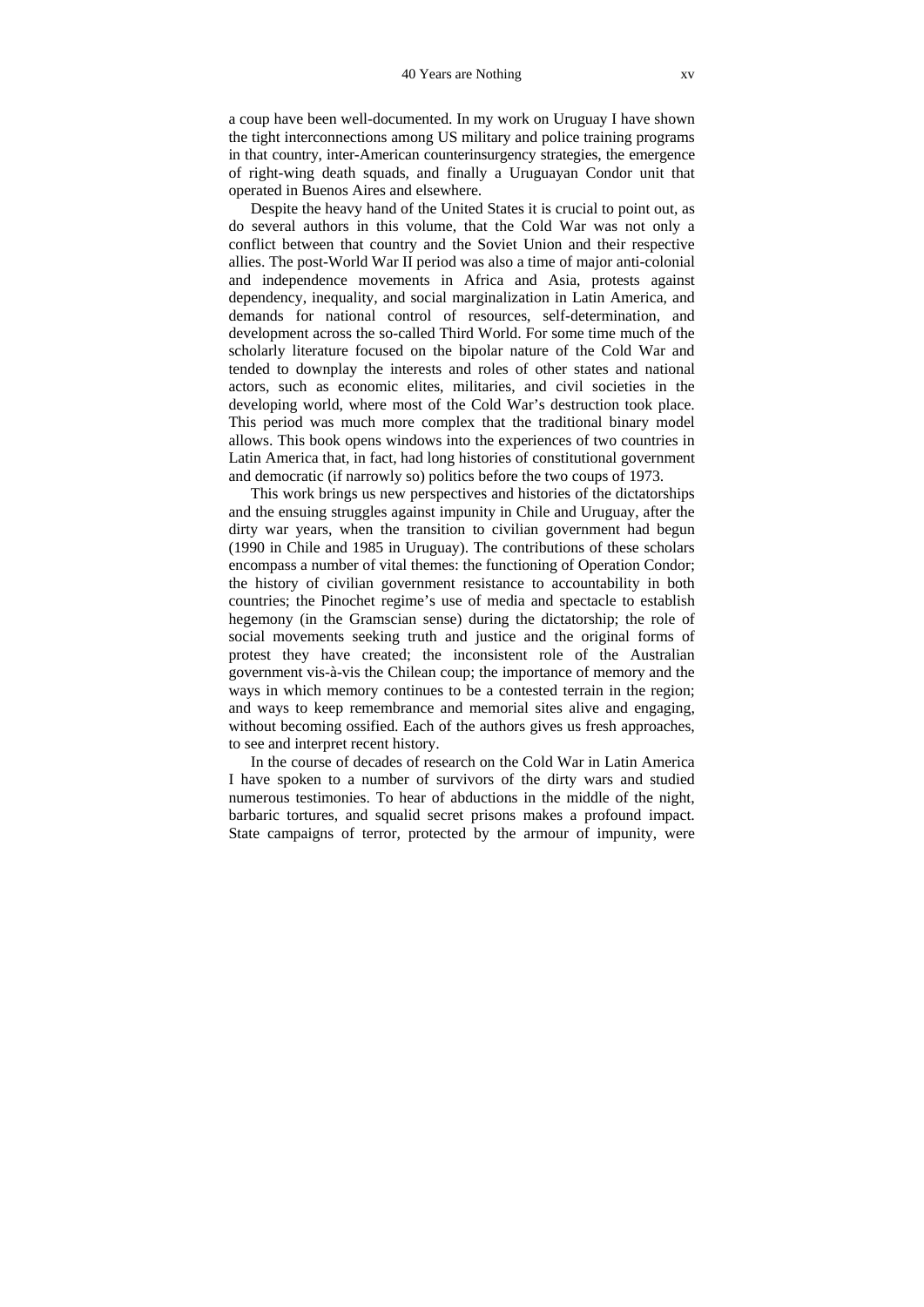#### xvi Preface

utterly calculated pillars of social and political control. As E.V. Walter (1969:9) once argued, states that employ terror consciously design a pattern of violence to produce the social behaviour they demand —not only in the present, but into the future. To "forget" state terror or "turn the page" creates a grave risk of repetition and excuses criminal acts. Moreover, crimes against humanity are, by definition, of concern to the entire international community, for they are crimes that shock the conscience and that cause enormous human tragedy. In Latin America, a vast need for justice exists. Whole societies as well as individuals and families were wounded, and a process of truth and justice is needed to address the crimes committed, reinstate the values of justice and the rule of law, and move forward.

Latin America may be the leading region in the world today in terms of recognising the importance of justice. Indeed, a number of trials have taken place, especially in Argentina. In 2013 in Buenos Aires a landmark trial began to investigate the crimes of Operation Condor for the first time. Twenty-five officials of the military regimes and of the Condor system most of them Argentine, with one Uruguayan—were charged with crimes against 106 victims (Lessa 2014). Of those 106, 22 were Chileans and 48 Uruguayans, among other neighbouring countries, illustrating the scope of the trial. In Argentina the march of justice has advanced further than elsewhere in the region; as this volume shows, Chile and Uruguay have not progressed as far.

Understanding the causes and consequences of the state's use of torture and murder as policy is not only a scholarly imperative, but also a moral one. This book will enlighten its readers and contribute to such understanding. In the final analysis, that understanding has a social and political purpose as well: to use the lessons of the past to press for change in the present, so that crimes against humanity are never again justified in the name of national security.

#### **References**

- CIA. 2000. "CIA Activities in Chile". [18/09/2000]. Accessed January 2015. www.cia.gov/library/reports/general-reports-1/chile.
- Walter, Eugene Victor. 1969. *Terror and resistance: A study of political violence with case studies of some primitive African communities*. Vol. 1. New York: Oxford University Press.
- Lessa, Francesca. 2014. "Operation Condor: Justice for Transnational Crimes in South America". *The Argentina Independent.* 8 October. www.argentinaindependent.com/tag/operation-condor.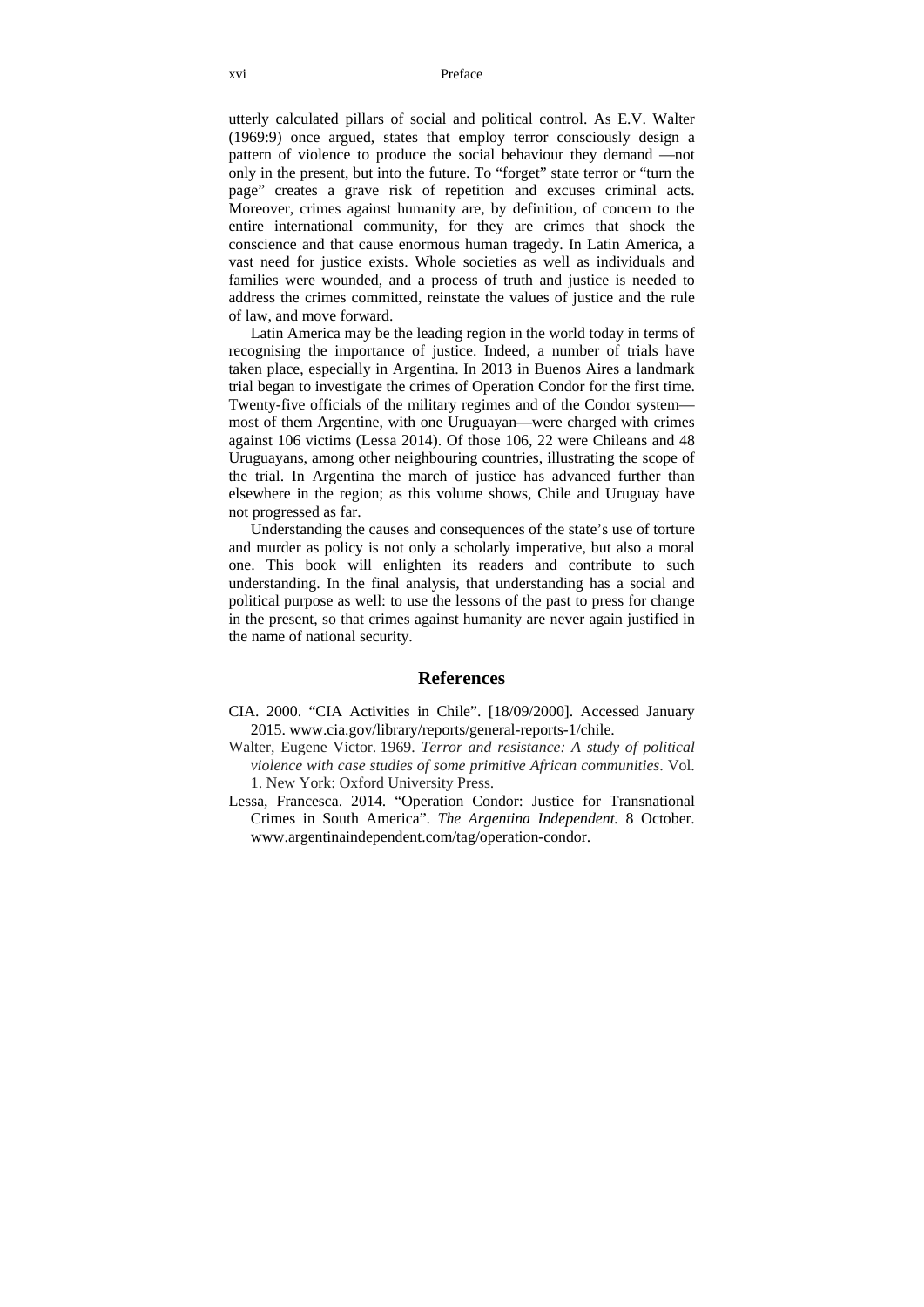## CHAPTER ONE

## REGIONAL COOPERATION AND STATE TERRORISM IN SOUTH AMERICA

## FERNANDO LÓPEZ

The 1973 coups d'états in Uruguay and Chile began an era of dramatic changes for these countries, including the introduction of neoliberalism and the subsequent weakening of the labour and student movements, reforms of these countries' education systems and strong cultural censorship. After four decades Uruguay and Chile continue to experience the effects of these legacies, especially on the economic and educational fronts. The transnationalisation of state terrorism in the form of Operation Condor in 1975 is yet another legacy of these military coups. The governments of Argentina, Chile, Uruguay, Bolivia and Paraguay, with support from the Brazilian junta and the United States (US) government, formalised the Condor alliance to target opponents abroad, especially high profile exiles involved in the denunciation of human rights violations. It is unlikely that Condor would have been implemented on such scale without the cooperation between the security forces of the five countries that launched this plan.

Since their inceptions in 1973, the Uruguayan and Chilean regimes actively promoted cooperation between South American countries to secure their survival and that of other anticommunist governments in the region. Although these calls for mutual assistance were not new, its materialisation had been hindered or delayed by numerous factors including geopolitical ambitions and historical antagonisms. Since the mid-60s, the US and Brazil had frequently called for more cooperation with limited success. The Bordaberry and Pinochet regimes also worked intensively to formalise and expand this cooperation. Their efforts, however, were more successful than previous attempts from Washington and Brasilia. The work conducted by the Uruguayan and Chilean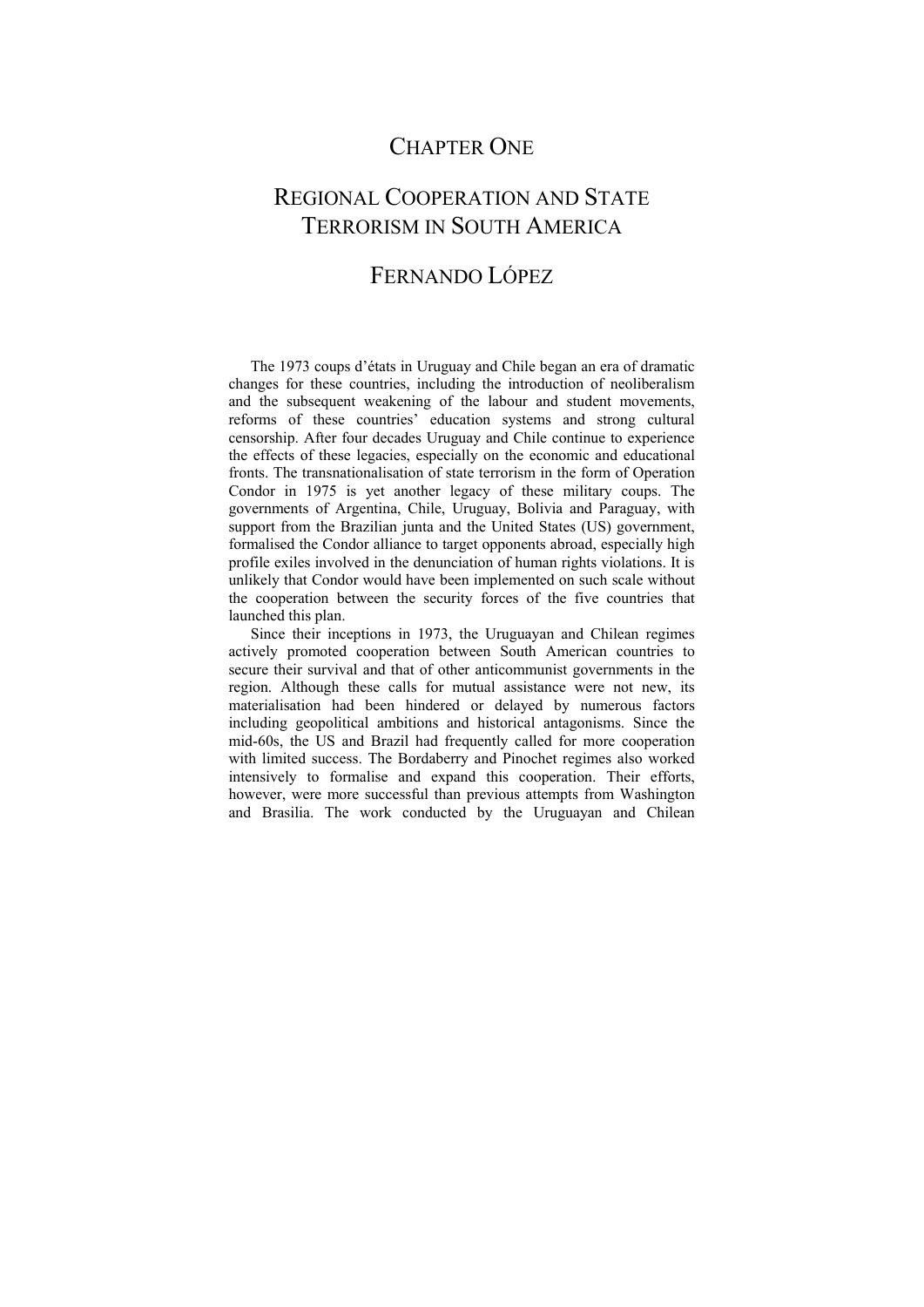#### 2 Chapter One

governments, combined with the international political situation<sup>1</sup>, enticed the armed forces in the Southern Cone to set aside old military and geopolitical rivalries and cooperate with each other during this particular time. During the 19th and 20th centuries, the relationships between South American armed forces had been marked by feelings of distrust and animosity. Such feelings evolved from bitter historical conflicts such as the Triple Alliance War, the Pacific War and the Chaco War, as well as from geopolitical ambitions and old territorial disputes. The rivalries and distrust between armed forces continued despite the evident cooperation that ensued in the early-to-mid-1970s. For instance, Brazil continued to distrust its neighbours, especially Argentina. Chile distrusted Bolivia and even developed biological weapons to use against Argentina in the event of a war between these two nations. Uruguay feared the expansionist ambitions of Brazil and Paraguay dreaded a new "Triple Alliance" (see Child 1983, Keen and Haynes 2004). Despite these issues, however, these South American regimes understood that cooperation was essential to facilitate the transnationalisation of state terrorism.

Studies on Condor have focused predominantly on two main issues: the role of the US in the gestation of the Condor alliance and its connections to the Inter-American Defence System (Calloni 1999, Calloni 2001, McSherry 2005) or the role of the leftist guerrillas in prompting this multilateral response (Dinges 2004). These standpoints partially answer the question of why this multilateral network was formalised in the mid-1970s. Two important factors hold the key to filling the gap left by these partial answers: the internal situation in each of the five Condor founding member states.<sup>2</sup> and the activities of the South American exiles in denouncing the regimes' human rights violations. The influence exerted by the US over political developments in these countries since the beginning of the Cold War, and its close links with the Latin American armed forces for that matter, have been well documented and analysed by scholars (Aldrighi 2007, Weiner 2008, Ferreira 2010). However, the analysis of the

j

<sup>&</sup>lt;sup>1</sup> The politics of détente between the US and the USSR, and the global campaigns of solidarity with South American exiles generated a complex international political environment for the Condor regimes. Détente produced a number of outcomes from 1972 onwards, including the SALT-I treaty to limit nuclear arsenals, the Biological Weapons Convention, the Anti-Ballistic Missile Treaty (all of them signed in 1972), and the Helsinki Accord in 1975. The US engagement with the USSR angered the South American anticommunist regimes who felt betrayed by their number one ally in the Cold War. The solidarity campaigns with the exiles and the latter's denunciations of human rights violations isolated the regimes from their allies and transformed them into international pariahs. 2

 $2$  Uruguay, Chile, Paraguay, Bolivia and Argentina.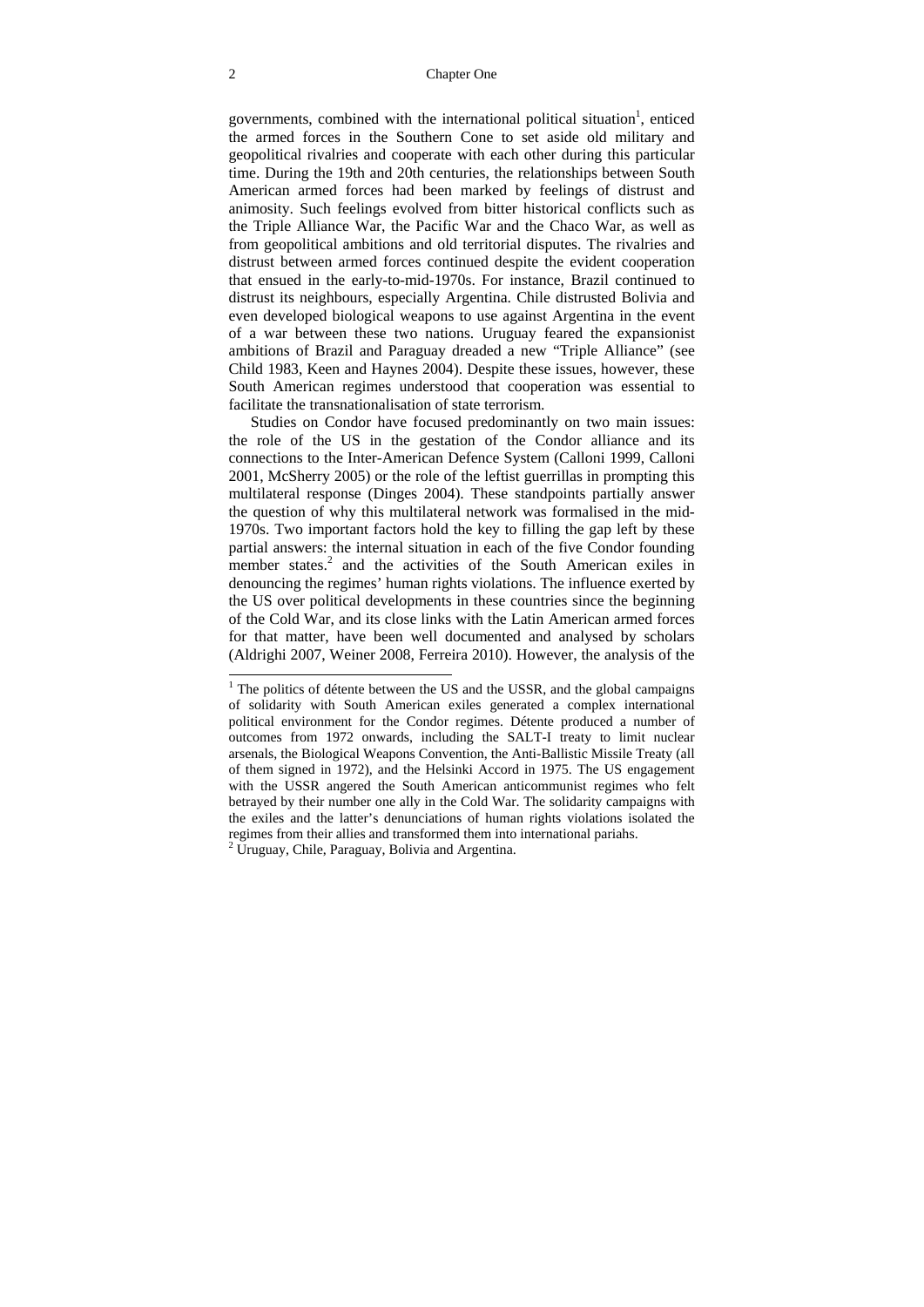internal situation of each country and the activities of the exile community reveal that the formalisation of the Condor alliance involved much more than protecting US geopolitical and economic interests in the region. In fact, some US documents and other anticommunist sources suggest that the South American military governments, especially the Uruguayan and Chilean juntas, were not entirely subordinated to the US during this critical period. Hence, these regimes formalised the Condor alliance predominantly to protect their own interests and those of their local supporters.

By the mid-70s, all the future Condor partners encountered similar economic and political difficulties. Even Paraguay, whose economic situation appeared to be less problematic than that of its neighbours, experienced hardships. By then the Stroessner regime was already benefiting from the hydroelectric boom. The building of the Itaipú, Yaceritá and Corpus Cristi dams with Brazil and Argentina injected important quantities of capital into Paraguay's economy and generated a considerable number of jobs (see Hanratty and Meditz 1988, Lewis 1980). Although these funds allowed the *Stronato* to improve the country's infrastructure and build a number of projects, the benefits of the hydroelectric boom did not reach the most disadvantaged sectors. While the regime did not face any major economic problems, this did not necessary mean that the government was free from challenges. Stroessner's major threats at the time were the Agrarian Leagues and their calls for land reforms. Their demands threatened to unsettle the power of the land-owning oligarchy, one of the main pillars supporting the dictator (Nickson 1982, Bareiro Saguier 1988, Hanratty and Meditz 1988).

Economic difficulties further eroded the legitimacy of the Uruguayan government during 1974 and 1975. In early 1974 US Ambassador to Montevideo, Ernest Siracusa, stated that Uruguay's prospects for that year would be quite pessimistic and that inflation was becoming a major problem for the regime's economic team. The US diplomat's statement was significant. Siracusa, a fervent supporter of President Bordaberry and the Uruguayan armed forces, frequently downplayed the regime's human right violations and dismissed international accusations as a communist plot to discredit the Uruguayan government. Until then, his reports had emphasised the positive features of the economic team and the alleged advances made by the civic/military regime. Although the government granted a general wage increase of 33 per cent to avoid clashes with workers and trade unions, the US embassy argued that this was not enough to "catch up with price hikes" and, subsequently, "real income took a further drop" (US Embassy Montevideo 1974a). Siracusa also reported internal divisions within the regime as a consequence of these economic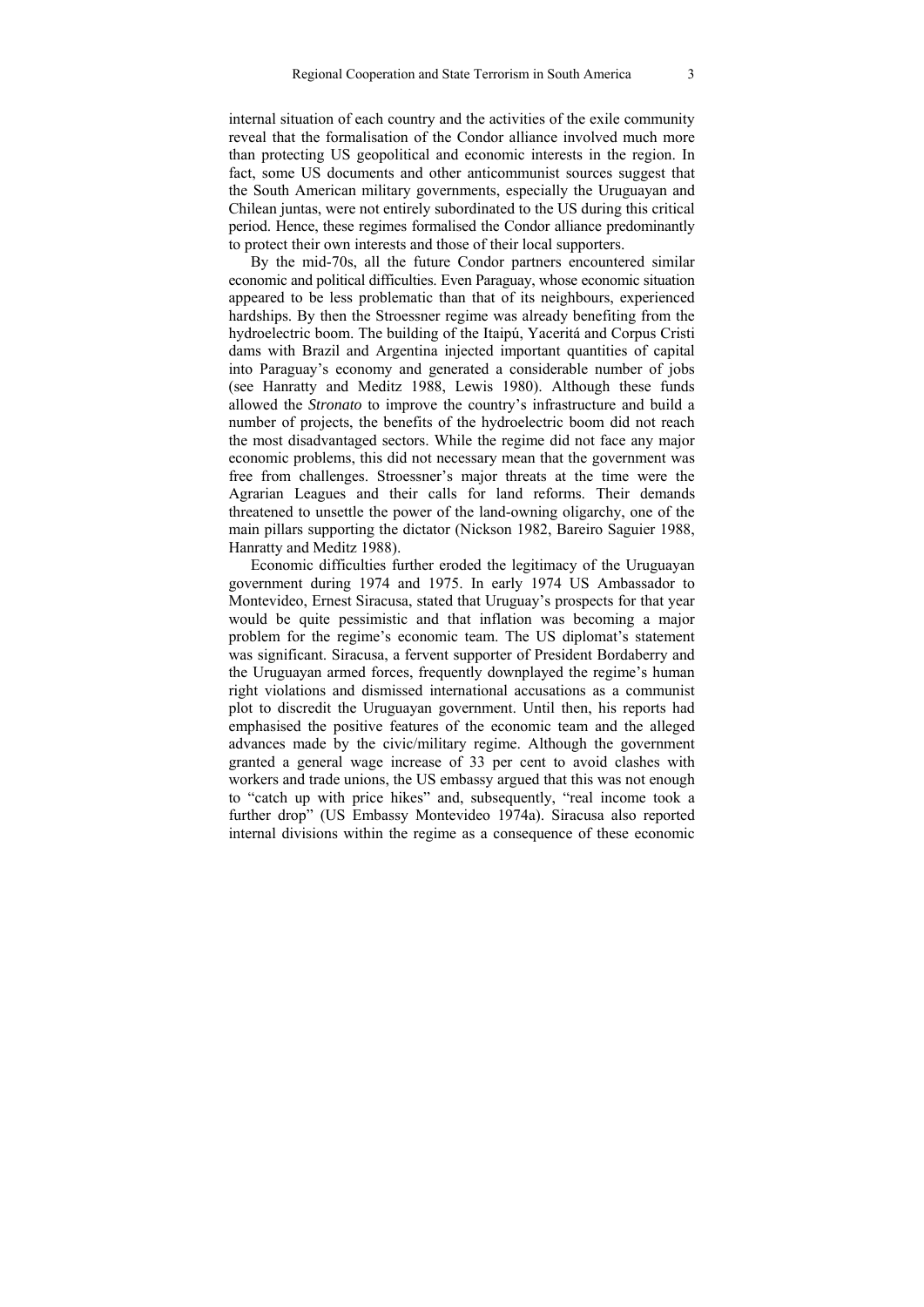#### 4 Chapter One

problems. Hardliners within the military believed that, "if the population was going to blame them for all these problems, they should get rid of the president and take complete control over the country's policy-making" (Ibid). After a surplus of more than US\$60 million in 1973, the following year Uruguay faced a balance of payment deficit of US\$150–160 million. The US ambassador maintained that this deficit was caused, in great part by the increase in the prices of oil imports and the government's inability to "place traditional exports due to the European Common Market beef import restrictions […]" (US Embassy Montevideo 1974b).

The problem, however, was far deeper than that. These were the recurrent symptoms of an acute structural crisis that had begun in the 1950s and the traditional political forces in Uruguay had been unable to resolve. Germán Wettstein states that by the early 1970s the Uruguayan economy had entered a stage of "acute financial dependency [on regional and international creditors] and, between 1970 and 1973 the […] repayments to service the foreign debt was equivalent to 50% of [Uruguay's] annual exportable production" (Wettstein 1975, 33). This scenario was aggravated by the consistent stream of capital leaving the country since the mid-1950s, which averaged US\$60 million annually. In May 1974 inflation averaged 30 per cent and the US embassy forecasted that by the end of the year it would reach 80–90per cent. The government received substantial loans from the German Federal Republic (FRG), Argentina and Brazil. Yet, these would "provide only modest support for the balance of payments" (US Embassy Montevideo 1974b). All these problems, argued the US ambassador, generated "widespread discouragement within the [Uruguayan government] and in the private sector" (US Embassy Montevideo 1974b.). While Siracusa remained optimistic, this situation changed little throughout the following year.

The Chilean junta experienced similar problems. Since 11 September 1973 the Pinochet regime set out to eliminate all traces of Allende's socialist experiment. It also targeted other political parties from the right, particularly, the Christian Democrats (PDC). Even though the latter had supported the coup, Pinochet and other hardliners blamed the Frei administration for creating the conditions, or "paving the way" for Allende's victory in 1970. The junta believed that a new election would lead to a victory for the PDC, which, in time, would result in a new Marxist government. Thus, to break this cycle, Pinochet banned the Marxist parties and declared all other parties in recess (Correa and Subercaseaux 1990, 69). By 1975, Chile was in a serious economic recession. Like its Uruguayan counterpart, the Chilean junta had implemented a set of strict austerity measures to correct the situation as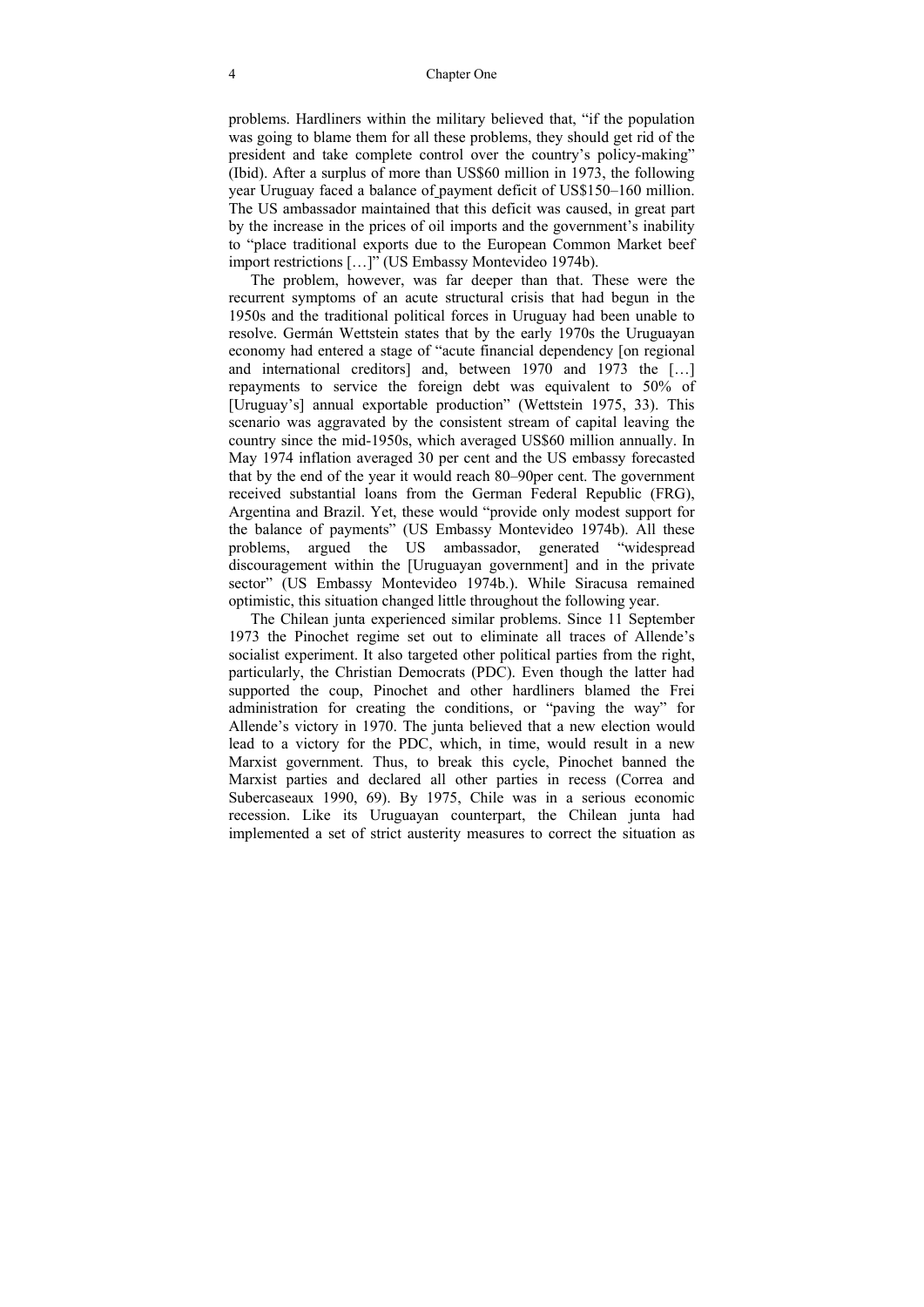recommended by the International Monetary Fund (IMF) and the World Bank.

There were, however, different views on how quickly Chile should evolve into a market economy. The two well-defined camps within the regime (i.e. the corporatists and the neoliberals) maintained heated debates regarding the depth of the austerity plan. The corporatists included senior officers and civilian technocrats in the ministerial cabinet who wanted to implement similar economic policies to those introduced by the Brazilian regime and other neighbouring countries. General Leigh and Raúl Saez were the strongest advocates for this alternative. The neoliberals, on the other hand called for a strict free market economy with very little government participation. This camp included a number of technocrats influenced by the economic theories of Milton Friedman and a group of economists from the Chicago University known as the "Chicago Boys". Peter Winn argues that these economists were close to the anti-Allende camp and the military even before the September coup. According to this author, 10 economists, most of them neoliberals, had been asked in late 1972 to prepare a plan for a post-coup economic policy for the navy, which was initially in charge of the economy for the junta. Coordinated by Roberto Kelly, a retired navy officer who would become head of ODEPLAN, the planning ministry, they created a promarket strategy known by its code name *El Ladrillo,* (The Brick) (Winn 2004, 62). Even earlier, during 1971- 1972 and funded by the Central Intelligence Agency (CIA), another group of economists organised a post-Allende program for the *Sociedad de Fomento Fabril* (SOFOFA) (Society for Industrial Development) Chile's manufacturers' association. Most of these economists, including the key Chicago Boys, had a direct role in shaping the economic policies implemented by the junta (Ibid.).

Immediately after the coup, the IMF rewarded the regime for the implementation of a strict austerity plan, granting new loans and lines of credits to the value of US\$95 million (Central Intelligence Agency (CIA) 1973a). Friendly governments and international institutions granted Chile almost US\$470 million in foreign loans between 11 September 1973 and 1974, including US\$49 million from the US to purchase corn and wheat. The Brazilian junta granted US\$62 million, of which US\$12 million was to be used for the purchase of sugar from that country. Argentina provided a further US\$35 million to buy reproductive cattle (US\$20 million) and agricultural machinery (US\$15 million) (Ibid.). The World Bank provided US\$18.25 million and the Inter-American Development Bank (IDB) contributed a further US\$201 million (see Table 3, in (Petras and Morris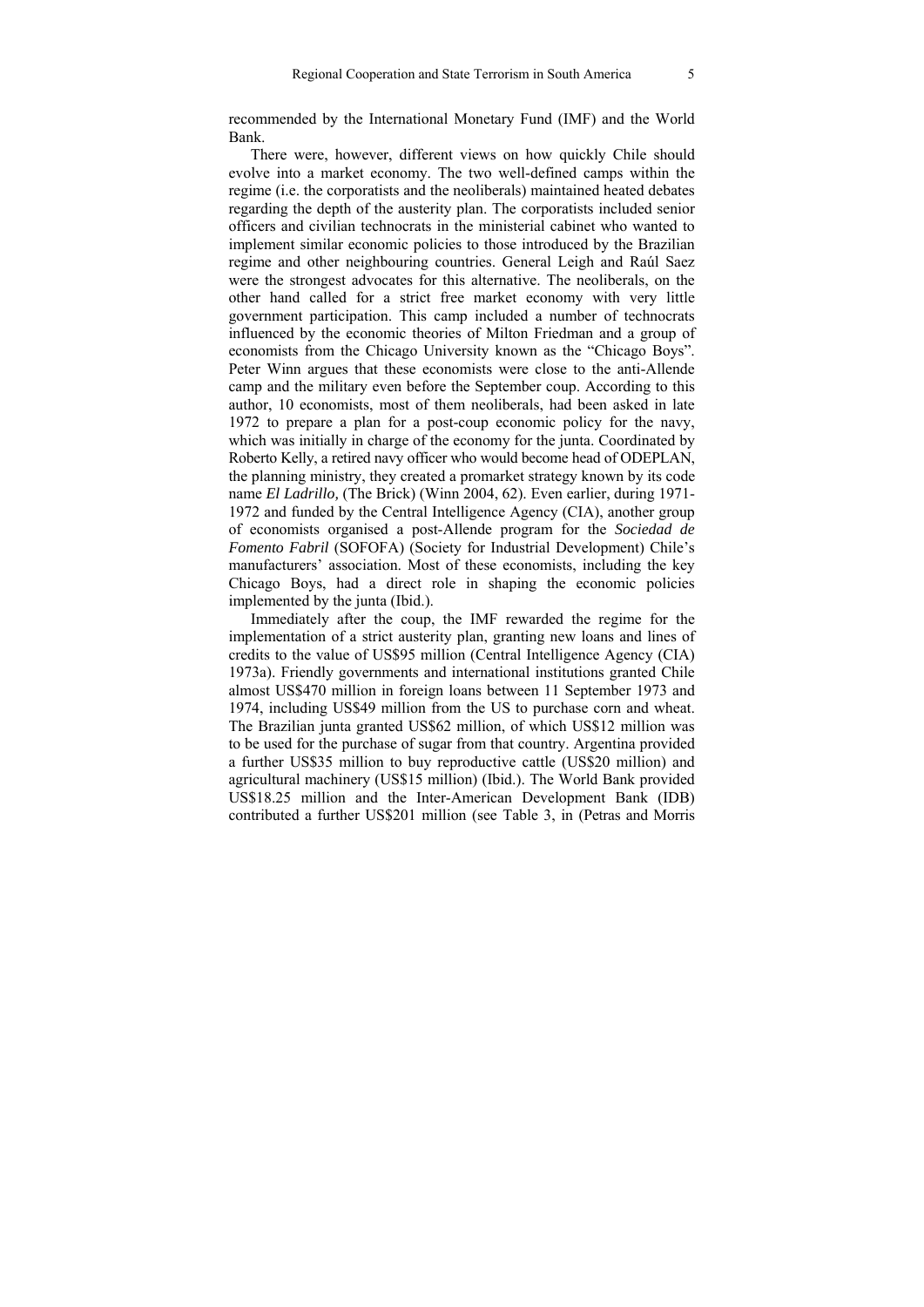1975, 144). Chile's creditors, meanwhile, allowed the regime to renegotiate the foreign debt.

Despite all this support, Chile's economy remained stagnant. The austerity measures led to a dramatic increase in the cost of living and inflation reached 750 per cent by the end of 1973. Members of the junta recognised the unpopularity of the austerity plan and knew that it could have dangerous political costs. Thus, the government launched an aggressive media campaign to sell the plan and win support from the Chilean people. The policies, however, did not work and the economic stagnation continued. By late 1974, the country's foreign debt reached US\$4 billion and the authorities continued to face numerous challenges. The CIA predicted that it would take "… several years before Chile's balance-of-payments position improves significantly" (CIA 1973b, 12). The military junta attempted to reduce imports and increase the exports of its most profitable mineral resources. To reach these targets the government had to increase the productivity of the mining sector, which was not an easy task. Most mines lacked equipment and technicians, their infrastructure was in poor condition and most of them had been underperforming since the late 1960s (see Petras and Morris 1975, 106- 108). As the junta struggled to resolve these problems, it toughened repressive measures to maintain its grip on power and to control the labour movement, especially in the mines.

The repressive measures created new challenges on the international front. In the aftermath of the 11 September coup, thousands of Chileans fled the country. Many of these refugees began to denounce the human rights violations conducted by the regime's security forces. These denunciations led to increased international pressures and isolation for the regimes and the gradual loss of military and economic aid from 1974. According to Thomas Wright, "two hundred thousand Chileans […] went into exile for political reasons in [...] as many as 140 countries on all continents" during the Pinochet era (2007, 68). The military expected these exiles to remain quiet and avoid political activism against the junta. Any activity carried out abroad could have serious consequences at home, as the security forces frequently adopted punitive measures against exiles' relatives and/or friends. However, as soon as they settled in their host nations, many exiles began to provide testimonies, organise marches, carry out activities to embarrass the regime, publish newsletters and reports, lobby governments to discontinue diplomatic relations with the military junta and promote economic boycotts to key Chilean exports like wine and mineral products. While some activities were more successful than others, as a whole, they caused the Chilean junta numerous headaches. When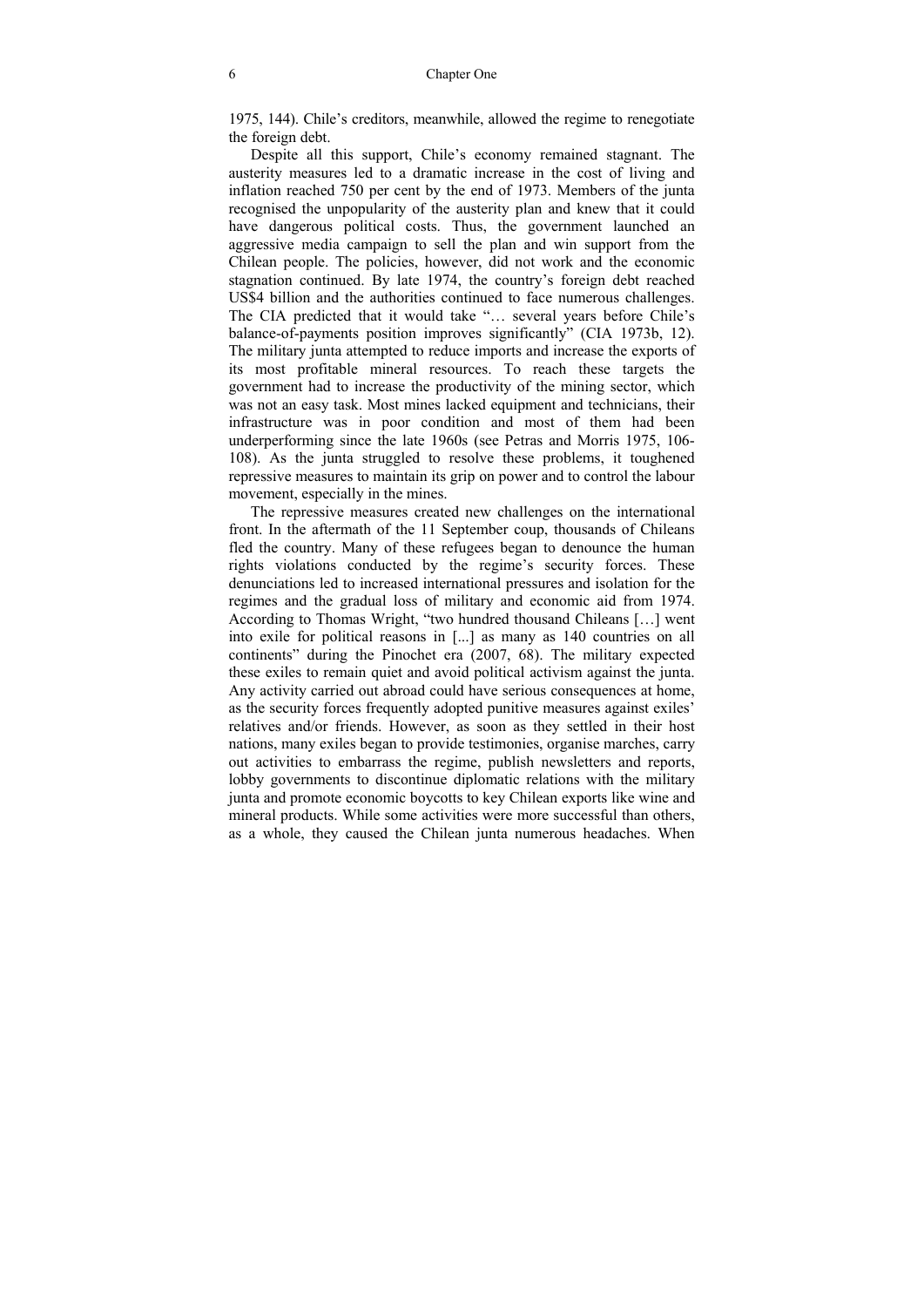discussing these activities, however, one must consider that it is unlikely that the work of the Chilean exiles would have been as successful without the existence and support of grass roots groups, human rights and labour organisations, religion institutions and high-profile figures within the international community. The CIA's activities to sabotage Allende's government, Nixon's support for General Pinochet and the subsequent brutality displayed by the armed forces immediately after the coup sparked international outrage and led thousands of people around the world to mobilise and organise protests in support of the Chilean exiles.

By the late 1970s the Chilean expatriot activists had accomplished significant outcomes including cuts of financial and military aid to the Pinochet regime, particularly after President James Carter took office in the US (Meyssan  $2007$ ).<sup>3</sup> The exiles provided key evidence at US Congressional hearings during 1973-1975, which led to the reduction of aid through the Military Assistance Program (MAP) and, especially, the decline of US government's public displays of support for the regime. In Canada, alongside unions and local grass roots groups, they lobbied the Canadian government to discontinue diplomatic relations with the junta. They successfully pressured companies to cancel contracts with the Chilean Air Force (Shayne 2009, 40). In Britain, the exiles and local supporters obtained the cancellation of defence contracts between the British and Chilean governments and the cessation of military training programs (Wilkinson 1992, 61-62). The Solidarity Campaigns in Australia included achievements such as the longest boycott of wheat ever imposed on the Chilean junta and the cancelation of landing rights to LAN Chile in Australia and New Zealand. Local trade unions refused to load or unload products to and from Chile at Australian ports. They also travelled to Chile to monitor the human rights situation of political prisoners and produced reports for the International Labour Organisation (ILO), which helped to expel Chile from the latter organisation in 1974 and further embarrass the Chilean military government (Baird 2007).

 $\overline{a}$ 

<sup>&</sup>lt;sup>3</sup> Until then, and despite the intense work carried out by Congress throughout 1973-1976, the US government continued to privately support the South American military regimes. This situation changed during the Carter administration. The new president sought to "put an end to his predecessors' practices … and … eliminate Latin American authoritarian regimes" (Meyssan 2007). While its achievements towards the latter goal were modest, the new administration was more sympathetic than its predecessors to the issue of human rights. This allowed the Latin American exiles and political refugees all over the world, particularly the Chileans and Uruguayans, to engage more efficiently with the US government and obtain further results.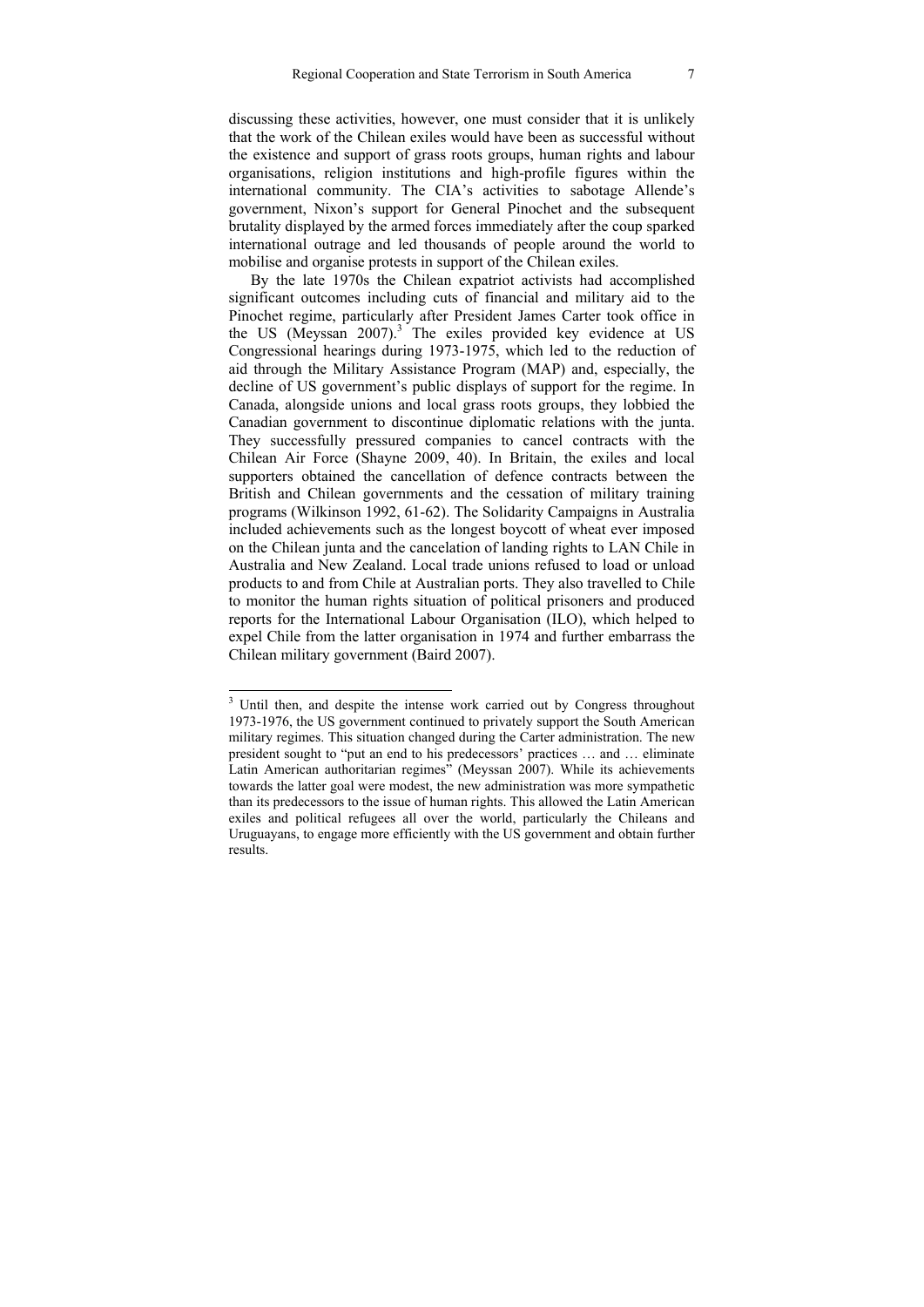Like most of their regional counterparts, the Uruguayan exiles merged their campaigns with the global human rights movement. They worked well with international human rights organisations like Amnesty International (AI) and other NGOs. Prominent Uruguayan politicians like Wilson Ferreira, Zelmar Michelini and Héctor Gutiérrez Ruiz, to name only a few, promoted the Uruguayan exiles' case in front of international institutions, such as the United Nations (UN), the Organization of American States (OAS) and the US Congress. Political organisations linked to the student and labour movements, such as the Workers–Students Revolution (ROE), University Students' Federation (FEEUU), Artiguist Liberation Union (UAL) and the National Labour Federation (CNT) also organised activities to denounce the human rights violations committed in Uruguay. The Uruguayan and Chilean exiles, together with representatives from Bolivia and Brazil, participated at the 2nd Bertrand Russell Tribunal in 1974. This tribunal evaluated the crimes committed by the military regimes in those countries and passed its findings and symbolic sentences to a myriad of international organisations, including the UN, UNESCO, ILO, World Health Organisation, OAS, the Pontifical Justice and Peace Commission, the World Council of Churches, the International Confederation of Workers (CMT, Brussels), the World Federations of Trade Unions (FMS, Prague) and the International Confederation of Free Trade Unions (CISL, Brussels) (Jerman 1975, 161).4

All these activities increased the regimes' international isolation, which subsequently enhanced the effects of the internal problems and threatened their objective of holding power for a long period of time. In Chile, the severe economic problems and the regime's inability to stimulate the economy despite the considerable influx of foreign aid and loans raised questions about the junta's economic credentials. The harsh austerity measures generated discontent amongst the workers and even the middle sectors, which in large part had supported the military coup. To divert attention the regime resorted to the same tactics implemented by its Paraguayan, Bolivian and Uruguayan counterparts, announcing the discovery of Marxist plots seeking to destabilise the country. However, even the CIA doubted the veracity of the junta's claims (CIA 1975b).

In this environment the South American dictatorships, especially those of Uruguay and Chile expanded the economic and military cooperation

 $\overline{a}$ 

<sup>&</sup>lt;sup>4</sup> The list also included Amnesty International, the International Association of Democratic Jurists, the International Association of Catholic Jurists, the Permanent Secretariat of the Organisation of Non-aligned States, international youth organisations, leagues for the defence of human rights, all governments, and all members of the Senate and House of Representatives of the USA.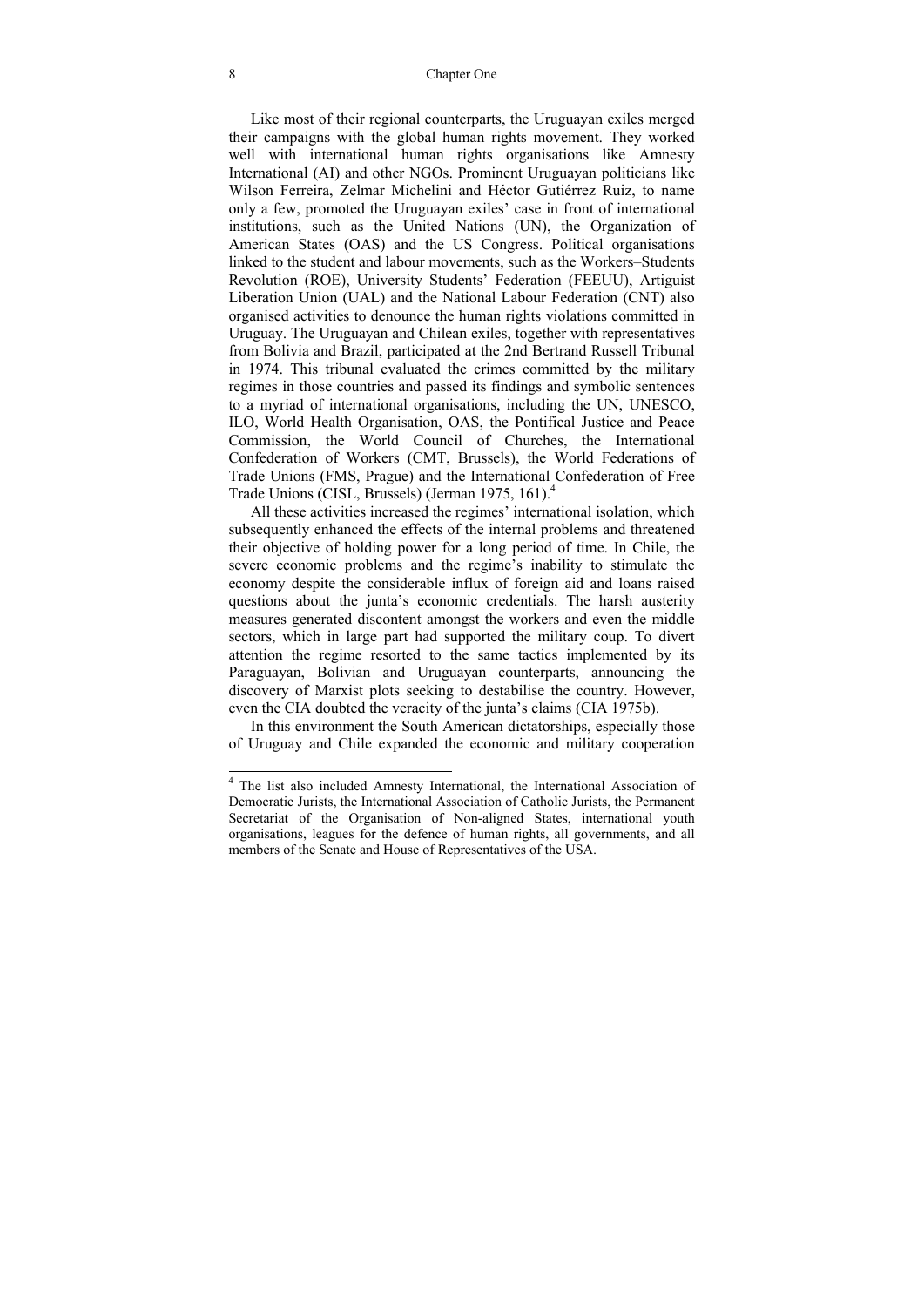that had begun in the early 1970s to overcome their internal challenges and break the international isolation. Like Paraguay, Uruguay enjoyed benefits from a number of binational hydroelectric projects, especially from 1974 onwards. The construction of the Salto Grande Dam, between the governments of Uruguay and Argentina, began in April 1974 and concluded in 1979. In May 1973 the Uruguayan government established a commission to develop a new hydroelectric project on the *Río Negro*  (Black River), known as the Palmar Dam. However, the latter did not start until 1976 when the government of Brazil provided large amounts of capital and technology to complete its construction. Both projects allowed Uruguay to further expand its electricity capabilities and generate much needed jobs for its stagnant labour market (see Nohlen and Fernández 1981, 412–443). The Uruguayan regime also expanded economic ties with its Bolivian counterpart. From 1974-1975 the Foreign Relations ministers of the Bordaberry and Banzer administrations held a number of meetings in the cities of Montevideo and La Paz. They sought to establish a *comisión mixta* (joint task force) to deal with matters concerning regional economic integration, as well as bilateral relations between the two nations. The commission made recommendations on areas such as reciprocal commerce, commercial and financial mechanisms and other forms of joint economic activities, port facilities, air traffic, waterways traffic, petroleum and oil derivatives, as well as technical assistance (*Departamento de Integración Económica* 1975, 1–3).

The path followed by the Pinochet regime did not differ from the one adopted by its Uruguayan counterpart. Between 1973 and 1975, Chile resumed diplomatic relations with Bolivia, Pinochet visited Paraguay on a number of occasions and maintained a friendly relationship with the government of Alfredo Stroessner. The junta also expanded economic and diplomatic ties with Uruguay. Both governments presented a unified voice and political front to oppose Cuba and the international human rights campaigns against these regimes at several OAS meetings during 1973– 1975 (CIA 1974). The Chilean government benefited greatly from its economic ties with Brazil. For instance, in November 1974 alone, the Brazilian junta granted US\$40 million in credits and loans, which it extended during the following years (elmostrador.país 2013).

The areas in which these countries achieved the greatest levels of multilateral cooperation were those concerning security, reaching unprecedented levels by the mid-1970s. As Stella Calloni (1999, 2001), John Dinges (2004), Patrice McSherry (2005) and José Luis Méndez Méndez (2006) have demonstrated, security collaboration between these armed forces gained momentum in the 1960s and, especially during the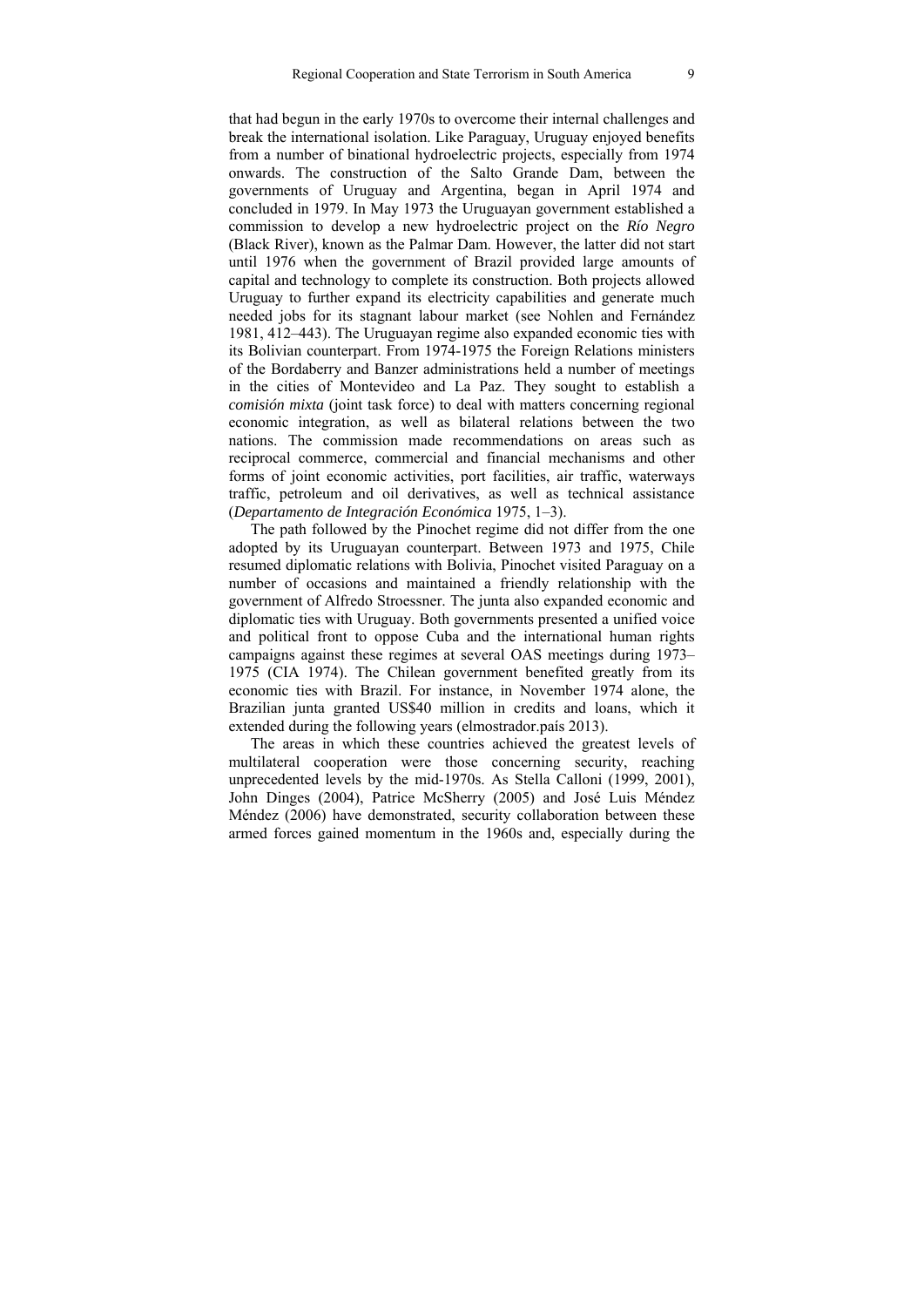early 1970s. In those years the security apparatuses of the future Condor regimes held numerous conferences and work meetings and their intelligence services even conducted a number of joint clandestine counterinsurgency operations (McSherry 2002). In early October 1975, President Bordaberry visited numerous countries in the Southern Cone urging his counterparts to work together and unite. He met with General Alfredo Stroessner, Ernesto Geisel, Colonel Hugo Banzer and General Augusto Pinochet. The tour across South America took place just before the Eleventh Conference of American Armies (CEA), in Montevideo later that month. It is true, as John Dinges (2004) argues, that the Chileans were among the most active in urging other intelligence services to share information and work together. Yet Bordaberry's trip in October allowed the Uruguayan dictator to meet with his counterparts, deepen political, economic, military and diplomatic ties with them and exchange suggestions and feedback. These contacts set the foundations for the secret meeting that took place in Santiago the following month, which formalised the Condor alliance. According to the CIA, Bordaberry

… [hoped] to find allies to counter what he [viewed] was a world-wide Marxist campaign to discredit the […] anti-communist regimes. [He also saw] an urgent need to upgrade the region's economic infrastructure, and he [hoped] to achieve that objective by creating a strong network of bilateral agreements. [Early that year] Bordaberry signed accords with neighbouring governments to promote trade, transportation systems, and inter-connecting hydroelectric projects(CIA 1975a, 23).

The intelligence agency confirmed that the Chileans were the most receptive and appreciative of Bordaberry's call for cooperation (CIA 1975a, 23).

The Eleventh Conference of American Armies held in Montevideo in late October 1975, addressed two important topics: the wide range of threats present in the continent and security cooperation as a response to such challenges. High-ranking military officers from 15 American nations, including the  $US<sup>5</sup>$ , discussed "the subversive activities and the communist infiltration in the region …" (Villaverde 1975a). At the opening of the conference the Commander-in-Chief of the Uruguayan Army, Lieutenant General Julio César Vadora, "strongly attacked Marxism, and particularly the Communist Parties, accusing them of 'bombarding' the Americas with a defamation campaign" (Villaverde 1975b). The defamation campaigns alluded to by Vadora referred to the South American exiles' activities mentioned earlier in this chapter. These campaigns posed a much higher

 $\overline{a}$ 

<sup>&</sup>lt;sup>5</sup> US Army Lieutenant General Gordon Sumners presided over the Inter-American Defence Board (IADB) at the time.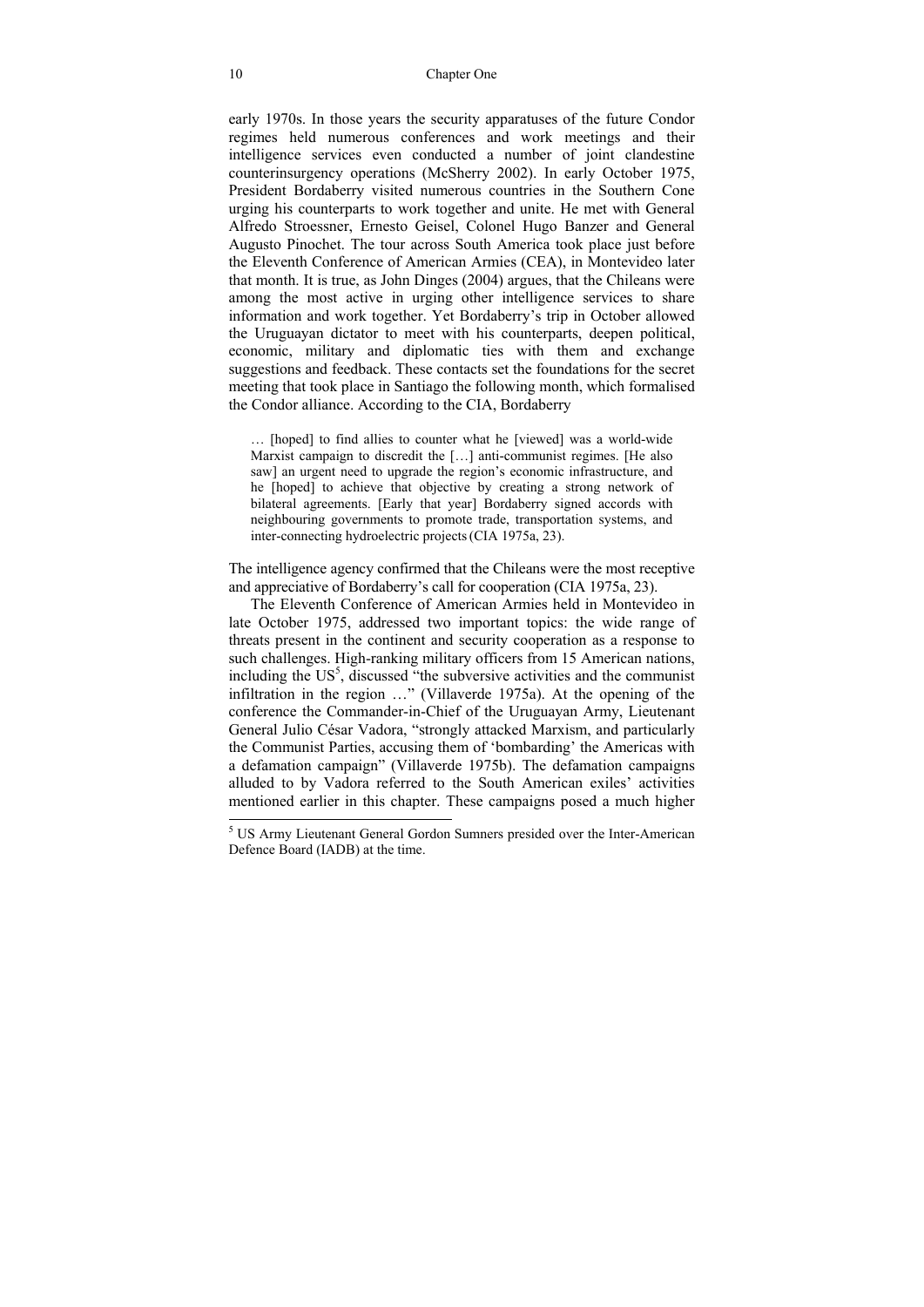threat to these regimes' future plans than the guerrilla groups involved in the *Junta de Coordinación Revolucionaria* (JCR) (Revolutionary Coordinating Junta).<sup>6</sup> There was consensus amongst the participating delegates about the need to increase cooperation on security matters to stop the alleged Marxist threat.<sup>7</sup> The Bordaberry and, especially, the Pinochet regimes welcomed this development and took further measures to consolidate this collaboration. The following month, at the secret meeting of intelligence services in Santiago, the Chilean intelligence agency DINA (*Dirección de Inteligencia Nacional*) (National Intelligence Directorate) fine-tuned the details with their South American counterparts and launched Operation Condor, formalising an alliance that had been in the making since the early 1970s.

Before concluding this chapter it is necessary to point out that Condor must not be interpreted as a desperate response by a group of rogue intelligence agencies. Such a view oversimplifies the complex environment in which this alliance came into existence and pins the responsibility for its creation and implementation on a reduced number of actors. The transnationalisation of state terrorism beyond the Southern Cone of Latin America would not have been possible without some degree of support from non-military elements and the infrastructure provided by them. In 2013, for example, ex-Chief of the Chilean DINA, Manuel Contreras, estimated that up to 50,000 voluntary civilian informers in Chile had helped this intelligence agency (CNN 2013). In the 1960s, the Paraguayan Interior Minister, Edgar Insfran, established a wide network of *pyragües* (spies and informants linked to the *Colorado* party) who worked together with the Paraguayan Police's intelligence services to keep the government informed on suspicious communist activities*.* This network

 6 Following the coup d'états in Uruguay and Chile, and the deterioration of the security situation in Argentina, the leaders of the National Liberation Army (ELN) from Bolivia, the Uruguayan National Liberation Movement–Tupamaros (MLN-T), the Leftist Revolutionary Movement (MIR) from Chile, and the Argentine Workers' Revolutionary Party–Peoples' Revolutionary Army (PRT–ERP) established the Revolutionary Coordinating Junta (JCR). The latter organisation sought to launch a coordinated effort to resist the repression conducted by the military governments in the Southern Cone. By mid-1975, however, these guerrilla groups faced numerous challenges and were not a threat to any of the South American military governments.

 $\frac{7}{1}$  As mentioned in previous paragraphs, the issue of regional cooperation began to be discussed amongst South American armies in the early 1970s and continued to gain momentum during the following years. At the time these armed forces held numerous meetings and conferences to discuss the necessary arrangements for the implementation of security projects (See Mantorell 1999, chapters I and II).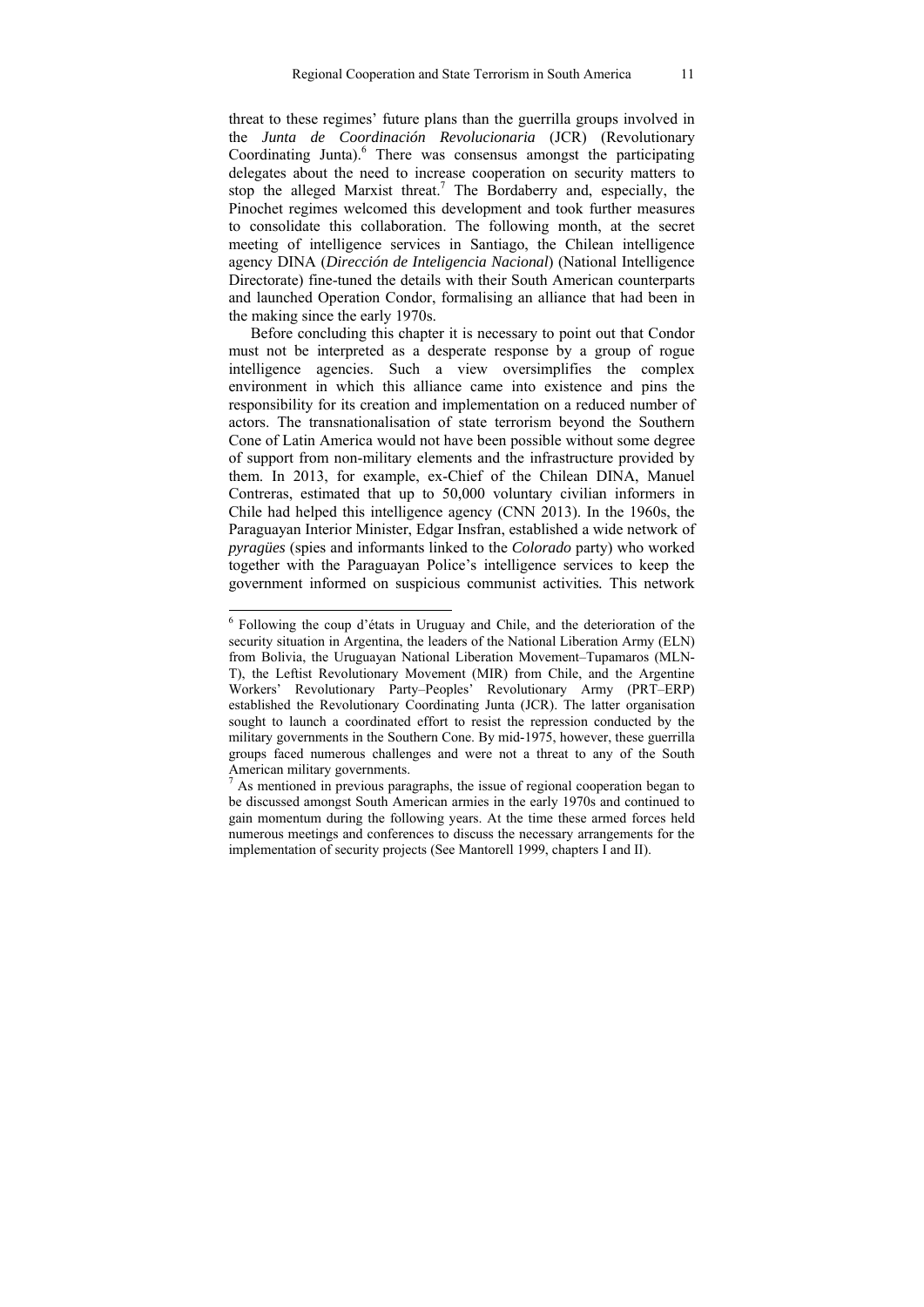covered the country and also infiltrated the Paraguayan exile community in Argentina, Uruguay, Brazil and Europe. The *pyragües* became a key component of the regime's repressive infrastructure and an effective mechanism to spread fear amongst the Paraguayan population, as no one knew who was targeted by *pyragüe* surveillance. This network became a valuable asset when the regime joined Operation Condor in the mid-1970s (Justicia 2008, Lewis 1980). The international isolation generated by the solidarity campaigns conducted by the exiles and their supporters pushed these military governments to set aside differences and cooperate with each other. That isolation also led these regimes to develop ties with likeminded anticommunist figures and groups across Latin America and the rest of the world, including the *Confederación Anticomunista Latinoamericana* (CAL) (Latin American Anti-Communist Confederation) and the World Anticommunist League (WACL). These anticommunist allies supported and encouraged the regimes to take a more radical stand against the so-called global Marxist campaign (Anderson and Anderson 1986).

Thus, the South American dictatorships agreed in the early '70s to expand the regional economic and security cooperation that had begun in the early 1960s. The work conducted by the Bordaberry and Pinochet governments and a number of international developments like the politics of détente between the US and the Soviet Union, the solidarity campaigns to support the South American exiles and the ensuing international isolation, enticed the armed forces in the Southern Cone to set aside old military and geopolitical rivalries and cooperate with each other during this particular time. Although the relations between South American armed forces had been undermined by feelings of distrust and antagonisms during the 19th and the 20th centuries, most military leaders understood that mutual cooperation was an attractive alternative that could enable them to overcome, or at least mitigate, the internal and external challenges faced by the Condor partners.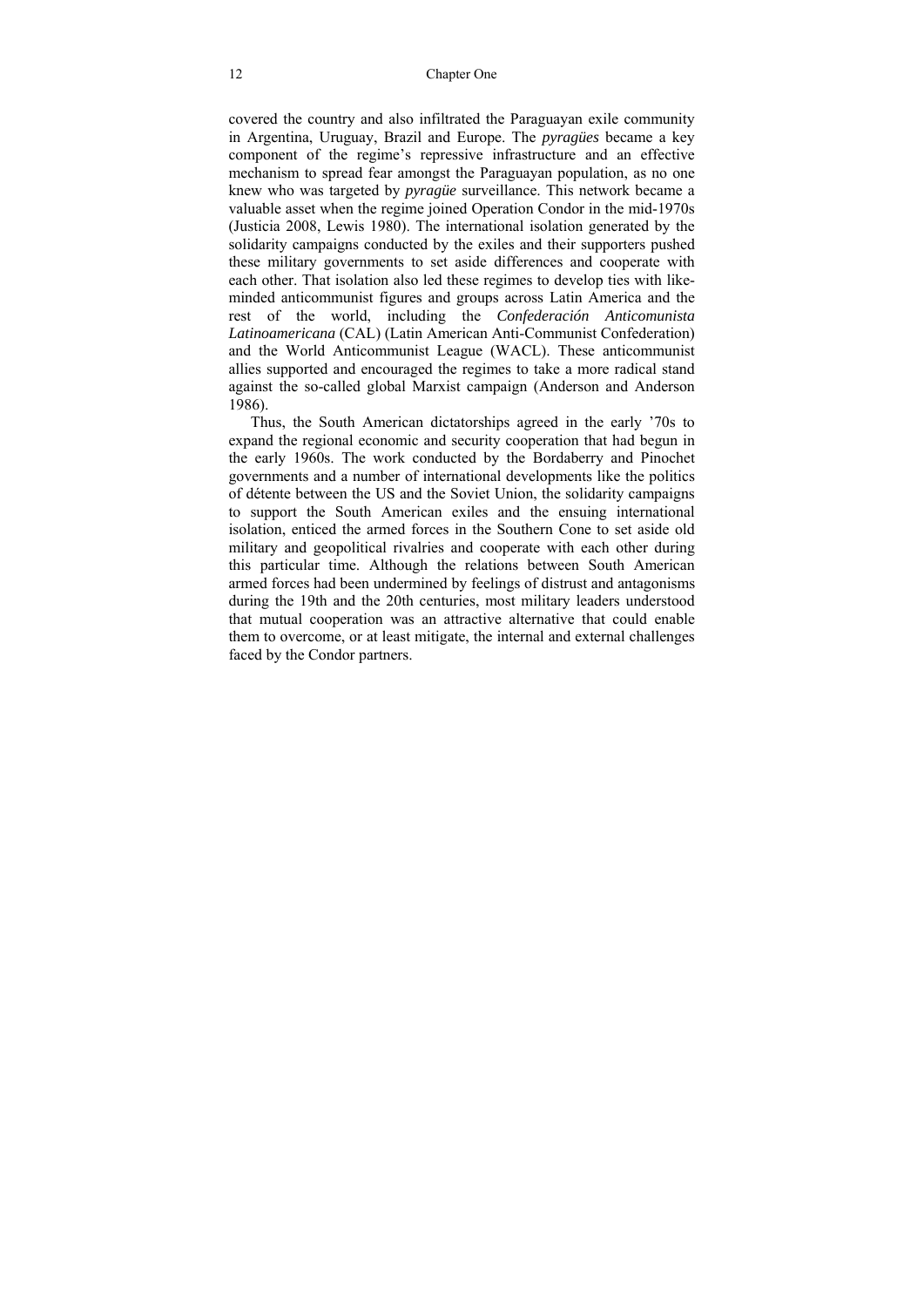### **References**

- Aldrighi, Clara. 2007. *La intervención de Estados Unidos en Uruguay (1965-1973): el caso Mitrione*, Montevideo: Trilce.
- Anderson, Scott, and Jon L Anderson. 1986. *Inside the League: the shocking expose of how terrorists, Nazis, and Latin American death squads have infiltrated the World Anti-Communist League*. New York: Dodd, Mead.
- Baird, Jim. 2007. "After the coup: the trade union delegation to Chile". In *Vintage reds: more stories of rank and file organising.* Accessed March 2014. www.roughreds.com/twopdf/vintage.pdf.
- Bareiro Saguier, Rubén. 1988. "The Stroessner Era in Paraguay". *Historia* (496): 72–82.
- Calloni, Stella. 1999. *Los años del lobo: Operación Cóndor*. Buenos Aires: Ediciones Continente: Peña Lillo.
- —. 2001. *Operación Cóndor: pacto criminal*. México: La Jornada.
- CIA. 1974. "News, Views and Issues", No 7, 31 May, available at CIA-RDP77-00432R000100330006-5, CIA Records Search Tool (CREST), National Archives and Records Administration (NARA), College Park, MD, released 08/08/2001, [accessed 28/04/2009].
- —. 1975a. "Latin American Trends", Secret, No 0529/75, C No 121, 1 October, available at CIA-RDP79T00865A001900010002-0, CIA Records Search Tool (CREST), National Archives and Records Administration (NARA), College Park, MD, released 08/08/2001, [accessed 24/04/2009].
- —. 1975b. "Latin American Trends-Staff Notes", C 145, Secret, No 0537/75, 26 November, available at CIA-RDP86T00608R000300120052-0, CIA Records Search Tool (CREST), National Archives and Records Administration (NARA), College Park, MD, released 17/05/2002, [accessed 04/05/2009].
- CIA: Directorate of Intelligence. 1973a. "Central Intelligence Bulletin", Secret, No 7831/73, 6 December, available at CIA-RDP85T00875R001500140043-0, CIA Records Search Tool (CREST), National Archives and Records Administration (NARA), College Park, MD, released 19/04/2006, [accessed 04/05/2009].
- —. 1973b. "Central Intelligence Bulletin", Top Secret, C 204, 6 December, available at CIA-RDP79T00975A025800020001-3, CIA Records Search Tool (CREST), National Archives and Records Administration (NARA), College Park, MD, released 15/10/2003, [accessed 04/05/2009].